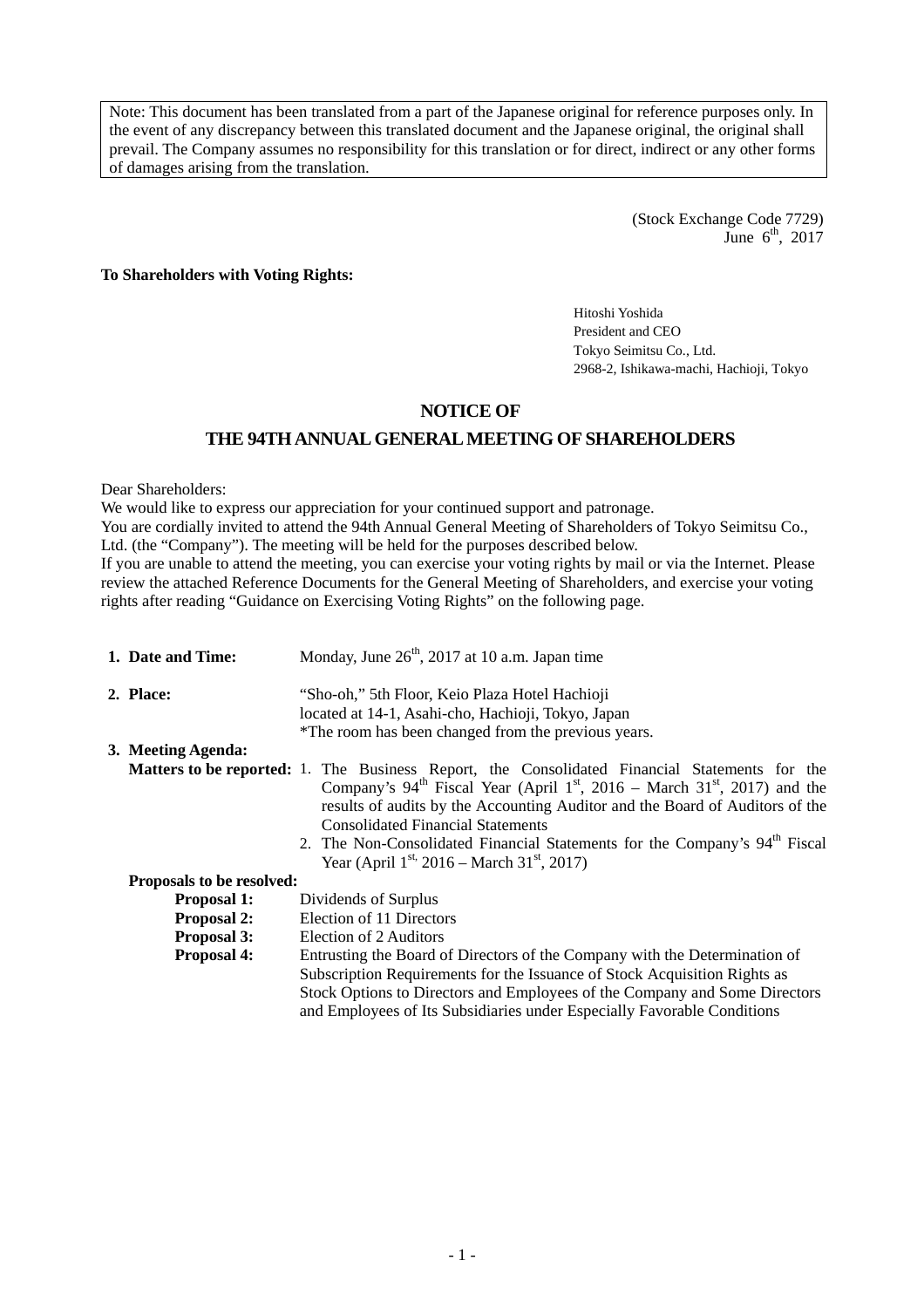- When attending the meeting, please submit the enclosed Voting Rights Exercise Form at the reception desk.
- Modifications, if any, to the Reference Documents for the General Meeting of Shareholders, as well as the Business Report, the Consolidated Financial Statements and the Non-Consolidated Financial Statements, will be posted on the Company's website (http://www.accretech.jp/).
- The Notes to the Consolidated Financial Statements and the Notes to the Non-Consolidated Financial Statements are provided to shareholders of the Company by being posted them on the Company's website (http://www.accretech.jp/) in accordance with laws and regulations and Article 16 of the Articles of Incorporation, and accordingly are not included in the Attachments of this convocation notice. The Consolidated Financial Statements and the Non-consolidated Financial Statements in the Attachment of this convocation notice are part of the Consolidated Financial Statements and Non-consolidated Financial Statements subject to audits when the Accounting Auditor prepared its Independent Auditor's Report and the Board of Auditors prepared its Audit Report.
- Please note that no informal gathering for discussion after the conclusion of the meeting is scheduled.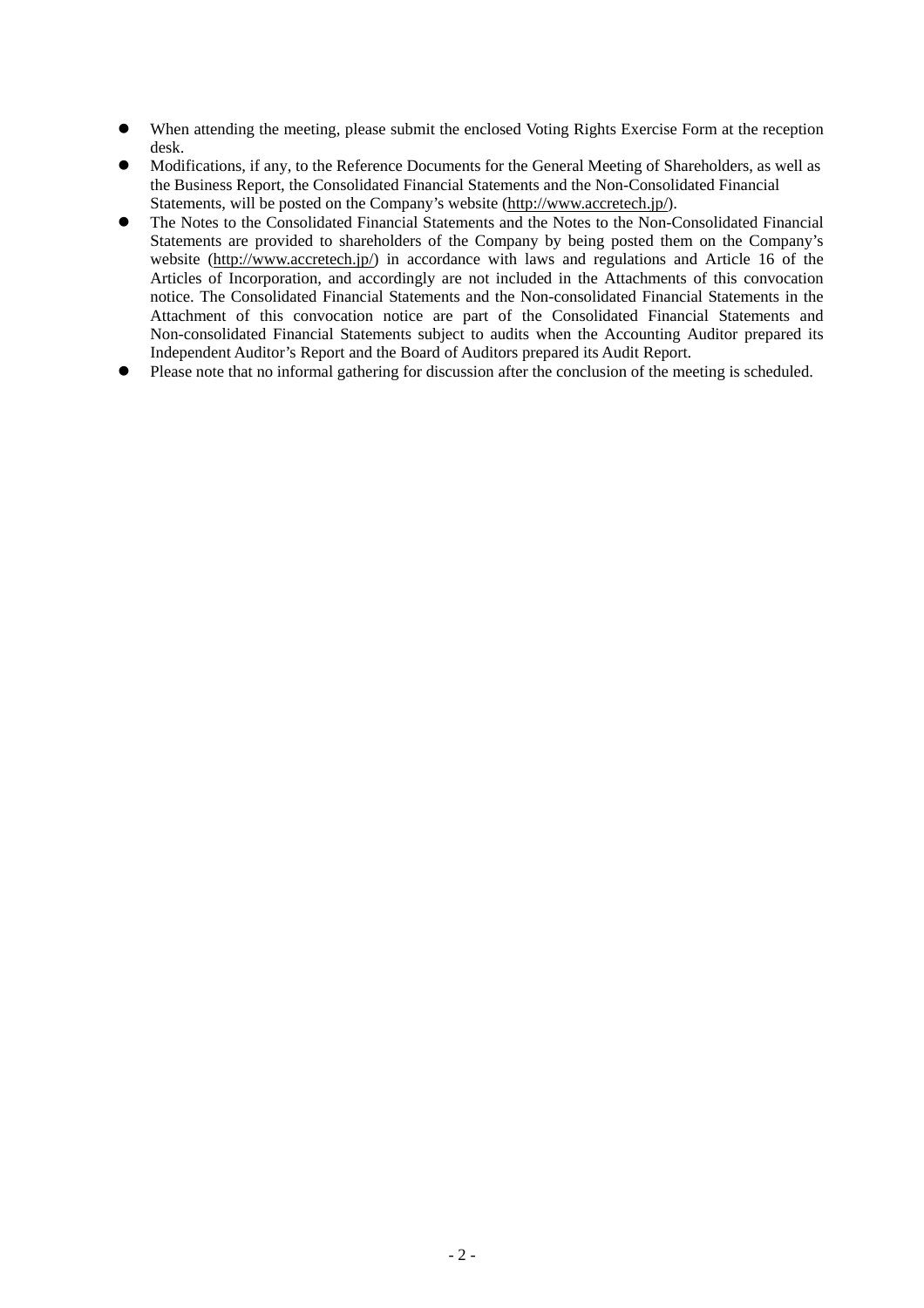# **Reference Documents for the General Meeting of Shareholders**

### **Proposals and Reference**

#### **Proposal 1:** Dividends of Surplus

We hereby propose to distribute the following year-end dividends for the 94th fiscal year based on a consolidated dividend payout ratio of approximately 30% set forth in "Policy for Profit Distribution to Shareholders."

- 1. Type of property for dividends: Cash
- 2. Matters concerning allotment of dividend property to shareholders and the total amount thereof The Company's common shares: ¥38 per share
	- Total amount to be distributed: ¥1,575,470,956
- 3. Effective date for the dividends of surplus: June  $27<sup>th</sup>$ , 2017

#### [Policy for Profit Distribution to Shareholders]

The Company believes the most important management task for the Company is to enhance its corporate value and constantly distribute profits to shareholders through a business model of providing World's No. 1 products based on state-of-the-art technologies in the growing market.

The Company considers maintaining a core policy regarding the distribution of profits linked to the business performance of the Company and the Company aims to pay stable dividends targeting a consolidated dividend payout ratio of 30%. Also, considering the aim to provide stable and continuous dividend payments, the Company deems to maintain an annual dividend of ¥20 per share regardless of consolidated profits of the Company. However, it is at the discretion of the Board to review this basic policy if the Company experiences deficit in two consecutive years.

The Company's normal operating procedure for dividends is to pay a dividend twice a year. The General Meeting of Shareholders determines the year-end dividend and the Company's Board of Directors decides the interim dividend.

Internal reserves will be used effectively for the research and development and capital investment for state-of-the-art technologies, overseas development, sophistication of Information systems, new business development, and M&A investment. Also, since our product lines are greatly impacted by economic fluctuations, the Company considers it important to maintain and strengthen the soundness of our financial position and prepare for possible economic downturns.

The Company's acquisition of its own outstanding stock is a flexible measure for the profit return that supplements its dividends from retained earnings. The Company will comprehensively analyze its cash flows and internal reserves before undertaking acquisition of its own stock.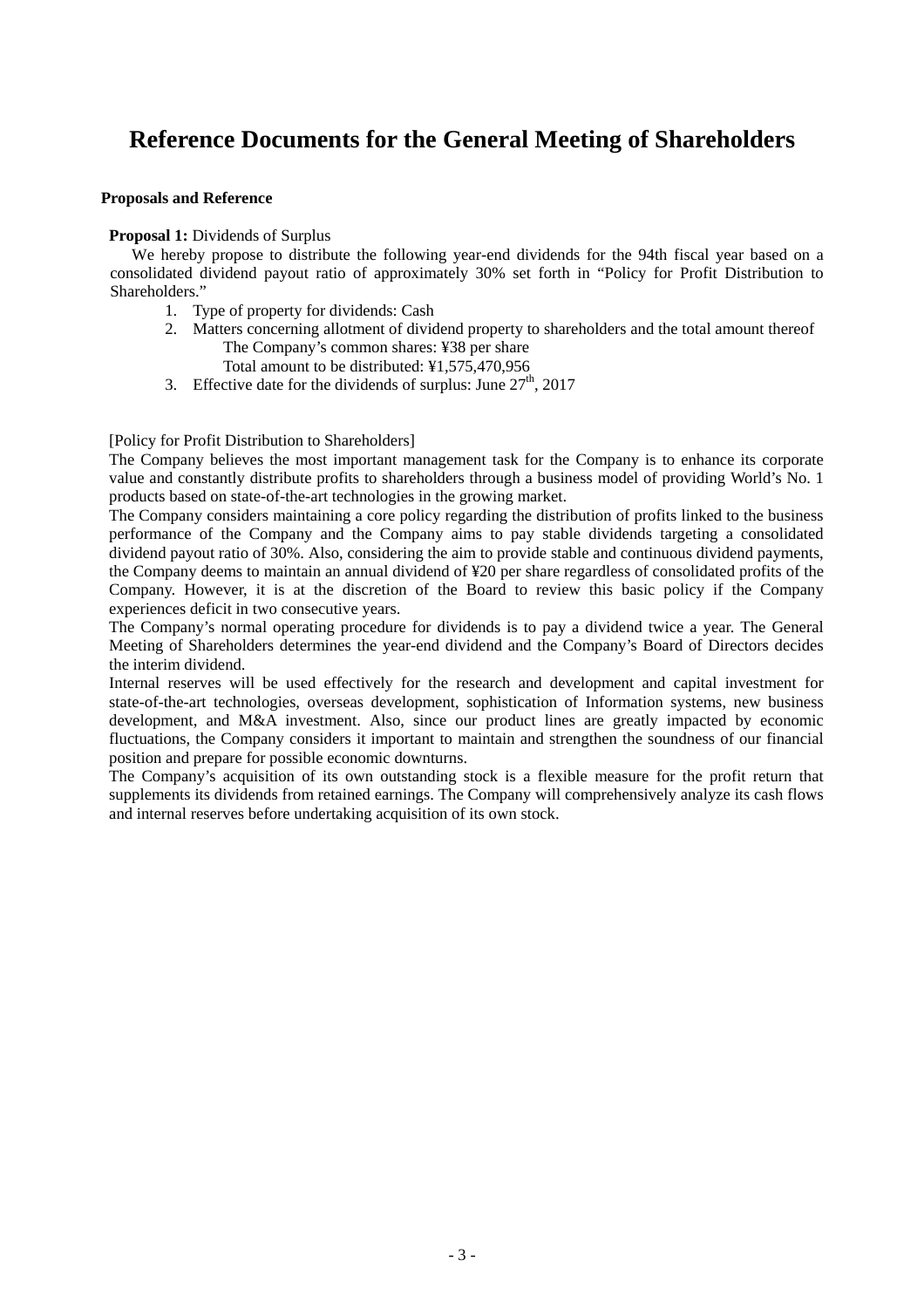## **Proposal 2:** Election of 11 Directors

The terms of office of all 11 Directors will expire at the conclusion of this Annual General Meeting of Shareholders. Accordingly, we hereby propose that 11 Directors be elected.

The candidates are as follows. Matters related to them are as described in pages 4 through 10.

Each candidate can properly perform duties of Directors; is excellent in dignity, ethics and insight, regardless of individual attributes such as sex and nationality; and well-informed about corporate management and operations of the Company.

| Name<br>Past experience, positions, responsibilities<br>No. |                                                                                                                     |                                                                                                                                                                | Number of<br>shares of the                                                                                                                                                                                                                                                                                                                                                                                                                                                                                                                                                                                                                |              |  |
|-------------------------------------------------------------|---------------------------------------------------------------------------------------------------------------------|----------------------------------------------------------------------------------------------------------------------------------------------------------------|-------------------------------------------------------------------------------------------------------------------------------------------------------------------------------------------------------------------------------------------------------------------------------------------------------------------------------------------------------------------------------------------------------------------------------------------------------------------------------------------------------------------------------------------------------------------------------------------------------------------------------------------|--------------|--|
|                                                             | (Date of birth)                                                                                                     | and significant concurrent positions                                                                                                                           |                                                                                                                                                                                                                                                                                                                                                                                                                                                                                                                                                                                                                                           | Company held |  |
| $\mathbf{1}$                                                | Reappointment<br>Kunimasa Ota<br>(February 16 <sup>th</sup> , 1949)                                                 | April 1971<br>April 1996<br>April 2001<br>June 2002<br>April 2003<br>October 2004<br>April 2011<br>April 2015<br>April 2017                                    | Joined the Fuji Bank, Limited<br>General Manager, Kobe branch of the Fuji Bank<br>Joined the Company<br>Director<br>President, Administration Company<br>Representative Director and CFO<br>President and CEO<br>Chairman<br>Chairman (to present)                                                                                                                                                                                                                                                                                                                                                                                        | 15,410       |  |
|                                                             | There is no special interest between the candidate and the Company.                                                 |                                                                                                                                                                |                                                                                                                                                                                                                                                                                                                                                                                                                                                                                                                                                                                                                                           |              |  |
|                                                             | [Reasons for nominating the candidate for Director]<br>Company.                                                     |                                                                                                                                                                | As Chairman, Mr. Kunimasa Ota appropriately explains proposals to be resolved and matters to be reported at the Board of<br>Directors and fully plays roles in deciding important managerial matters and supervising business execution. Accordingly,<br>we consider that he is suitable for continuing to supervise the Board of Directors and aiming for sustainable growth of the                                                                                                                                                                                                                                                      |              |  |
| $\overline{2}$                                              | Reappointment<br>Hitoshi Yoshida<br>(November $26th$ , 1959)<br>[Reasons for nominating the candidate for Director] | April 1983<br>April 2000<br>April 2002<br>April 2005<br>June 2005<br>October 2007<br>June 2011<br>April 2015<br>[Significant concurrent positions]<br>company. | Joined the Company<br>Leader, Multipurpose Measuring Instruments Group, Metrology<br>Group, Tsuchiura Plant, Production Division<br><b>Executive Officer, Metrology Company</b><br>Managing Executive Officer, Metrology Company<br>Director<br>President, Metrology Company<br>Representative Director<br>President and CEO (to present)<br>In charge of Metrology Company (to present)<br>· Chairman, Accretech (China) Co., Ltd.<br>The Company has a business relationship of selling its products to this<br>· Outside Statutory Auditor, TSUGAMI CORPORATION<br>There is no special interest between the candidate and the Company. | 6,300        |  |
|                                                             | track records as a Director.                                                                                        |                                                                                                                                                                | As President and CEO, Mr. Hitoshi Yoshida supervises the overall Group, takes command of management and sufficiently<br>plays roles in deciding important managerial matters and supervising business execution. Accordingly, we consider that he is<br>the right person for pushing ahead with global management with his strong leadership based on his extensive experience and                                                                                                                                                                                                                                                        |              |  |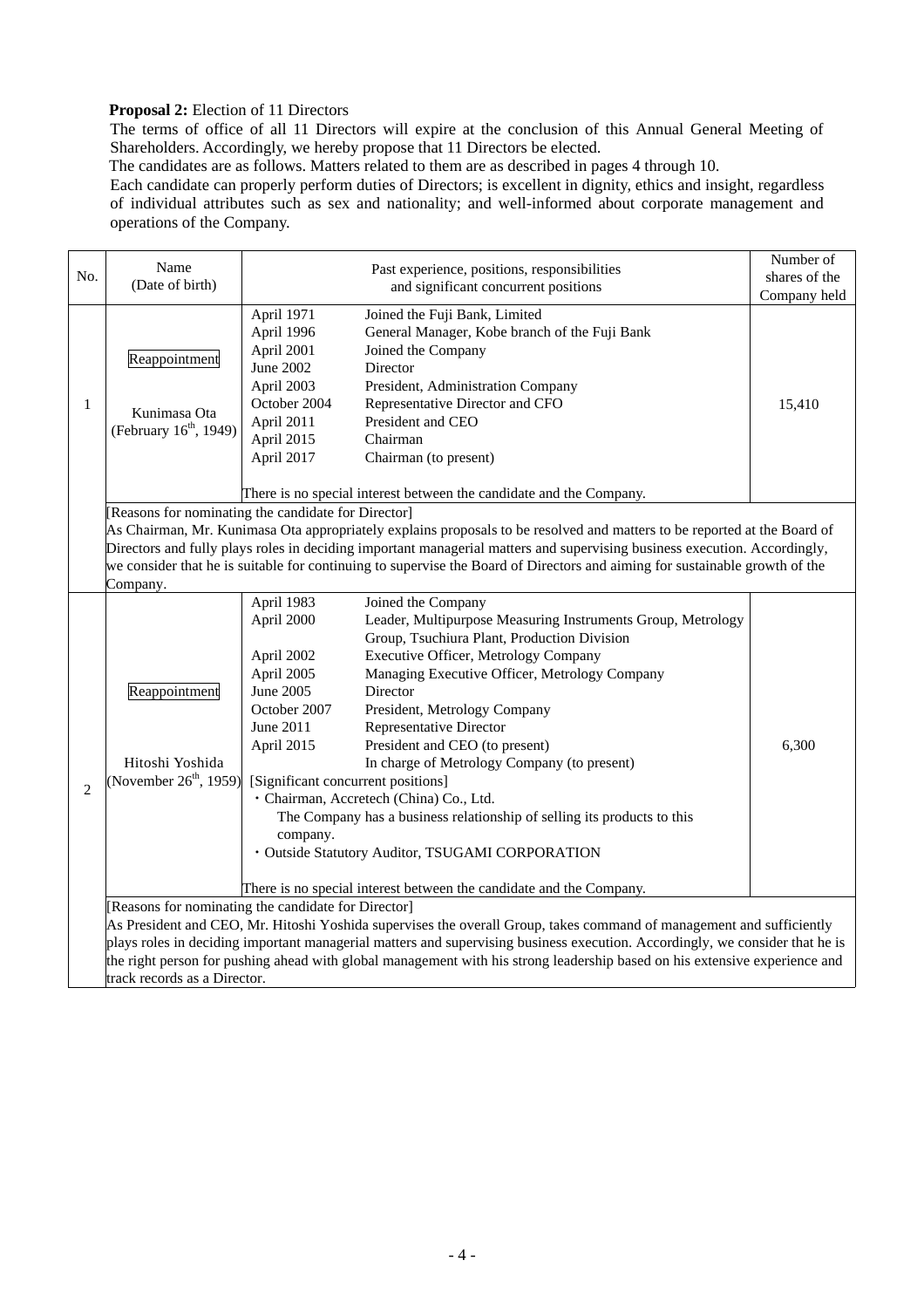| No. | Name                                                                                                                                                                                                                                                                                                                                                                                                                                                                                                                                                          | Past experience, positions, responsibilities                                                                                                                                                                                                                                                                                                                                                                                                                                                                                                                                                                                                                                                                                                                                                                                                                                                                                                         | Number of<br>shares of the |
|-----|---------------------------------------------------------------------------------------------------------------------------------------------------------------------------------------------------------------------------------------------------------------------------------------------------------------------------------------------------------------------------------------------------------------------------------------------------------------------------------------------------------------------------------------------------------------|------------------------------------------------------------------------------------------------------------------------------------------------------------------------------------------------------------------------------------------------------------------------------------------------------------------------------------------------------------------------------------------------------------------------------------------------------------------------------------------------------------------------------------------------------------------------------------------------------------------------------------------------------------------------------------------------------------------------------------------------------------------------------------------------------------------------------------------------------------------------------------------------------------------------------------------------------|----------------------------|
|     | (Date of birth)<br>and significant concurrent positions                                                                                                                                                                                                                                                                                                                                                                                                                                                                                                       |                                                                                                                                                                                                                                                                                                                                                                                                                                                                                                                                                                                                                                                                                                                                                                                                                                                                                                                                                      | Company held               |
| 3   | Reappointment<br>Ryuichi Kimura<br>(December 30 <sup>th</sup> , 1962)                                                                                                                                                                                                                                                                                                                                                                                                                                                                                         | April 1986<br>Joined the Company<br>Executive Officer, Semiconductor Company<br>April 2005<br>Manager of the Tokyo Office and the Osaka Office, Sales<br>Division<br>Director<br>June 2005<br>April 2007<br>Managing Executive Officer, Semiconductor Company<br>August 2007<br>President, Semiconductor Company<br>June 2011<br>Representative Director<br>April 2015<br>Executive Vice President and COO (to present)<br>In charge of Semiconductor Company (to present)<br>[Significant concurrent positions]<br>· Chairman, Accretech America Inc.<br>· Chairman, Accretech (Europe) GmbH<br>· Chairman, Accretech Taiwan Co., Ltd.<br>The Company has a business relationship of selling its products to each of these<br>companies.                                                                                                                                                                                                            | 2,812                      |
|     |                                                                                                                                                                                                                                                                                                                                                                                                                                                                                                                                                               | There is no special interest between the candidate and the Company.                                                                                                                                                                                                                                                                                                                                                                                                                                                                                                                                                                                                                                                                                                                                                                                                                                                                                  |                            |
|     | [Reasons for nominating the candidate for Director]<br>As Executive Vice President and COO, Mr. Ryuichi Kimura takes command of the overall Group and fully plays roles in<br>deciding important managerial matters and supervising business execution. Accordingly, we consider that he is the right<br>person for realizing global management by leveraging his abundant experience in, and knowledge of, the semiconductor<br>manufacturing equipment business, which is a principal business of the Group.<br>Joined the Fuji Bank, Limited<br>April 1980 |                                                                                                                                                                                                                                                                                                                                                                                                                                                                                                                                                                                                                                                                                                                                                                                                                                                                                                                                                      |                            |
|     | Reappointment<br>Koichi Kawamura<br>(October $5^{\text{th}}$ , 1957)                                                                                                                                                                                                                                                                                                                                                                                                                                                                                          | General Manager, Financial Institutions & Public Sector<br>April 2007<br>Promotion Department of the same bank<br>April 2008<br>Joined the Company<br>April 2009<br>Managing Executive Officer, Administration Company<br>June 2009<br>Director<br>April 2011<br>President, Administration Company<br>In charge of Administration Company (to present)<br>April 2015<br>June 2015<br>Representative Director and CFO (to present)<br>[Significant concurrent positions]<br>· President, Tosei Systems Co., Ltd.<br>The Company entrusts this company with the development of software relative<br>to its products.<br>· President, Accretech Finance Co., Ltd.<br>The Company receives the provision of financial services from this company.<br>· Chairman, Accretech Korea Co., Ltd.<br>The Company has a business relationship of selling its products to this<br>company.<br>There is no special interest between the candidate and the Company. | 5,300                      |
|     |                                                                                                                                                                                                                                                                                                                                                                                                                                                                                                                                                               | [Reasons for nominating the candidate for Director]                                                                                                                                                                                                                                                                                                                                                                                                                                                                                                                                                                                                                                                                                                                                                                                                                                                                                                  |                            |
|     |                                                                                                                                                                                                                                                                                                                                                                                                                                                                                                                                                               | As Representative Director and CFO, Mr. Koichi Kawamura takes command of the overall Group and fully plays roles in<br>deciding important managerial matters and supervising business execution. Accordingly, we consider that he is the right                                                                                                                                                                                                                                                                                                                                                                                                                                                                                                                                                                                                                                                                                                       |                            |
|     |                                                                                                                                                                                                                                                                                                                                                                                                                                                                                                                                                               | person for realizing growth of each business, improvement of performance of the Group as a whole and financial strategies                                                                                                                                                                                                                                                                                                                                                                                                                                                                                                                                                                                                                                                                                                                                                                                                                            |                            |
|     | by making the most of his extensive experience and knowledge acquired at financial institutions.                                                                                                                                                                                                                                                                                                                                                                                                                                                              |                                                                                                                                                                                                                                                                                                                                                                                                                                                                                                                                                                                                                                                                                                                                                                                                                                                                                                                                                      |                            |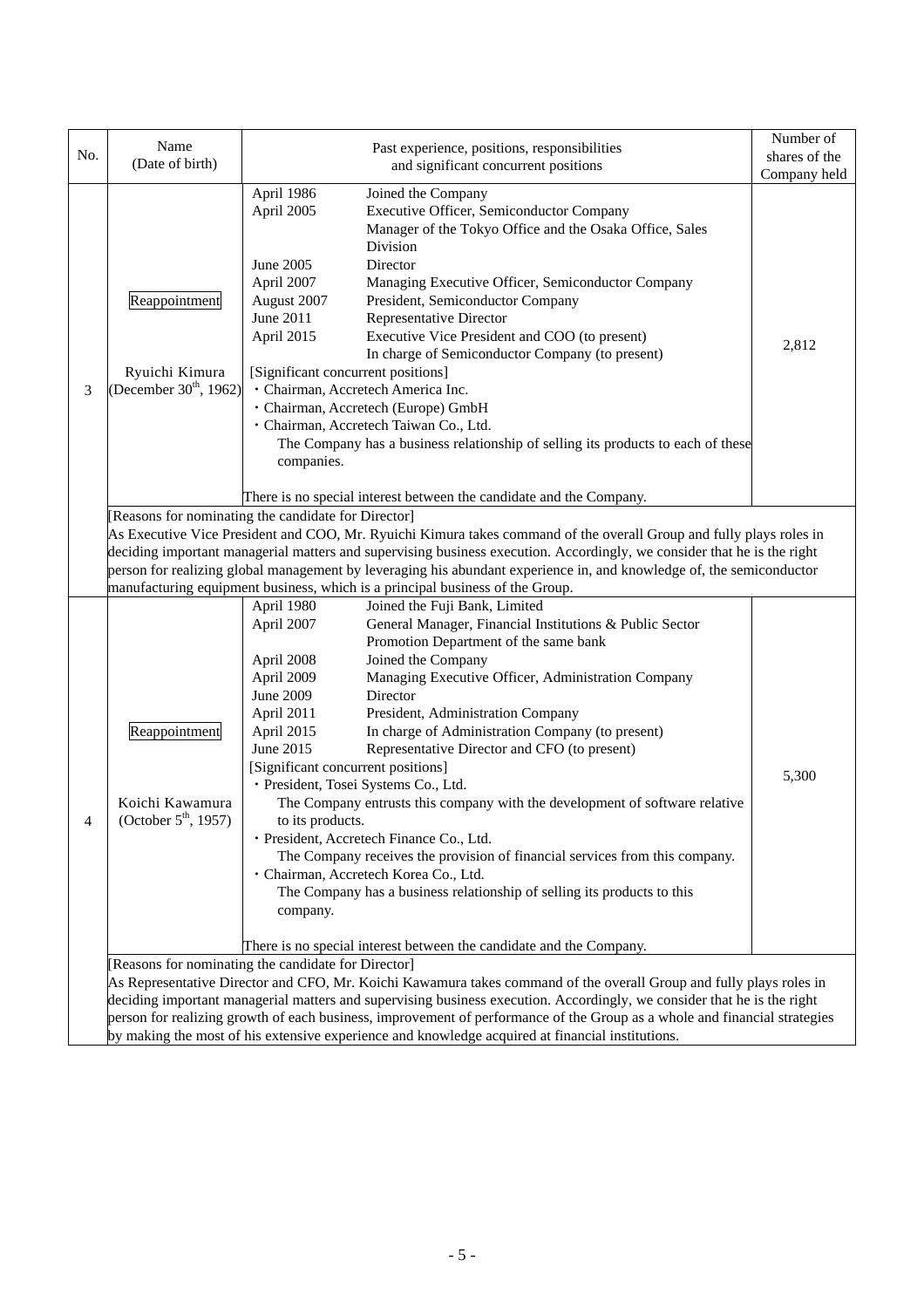|     | Name                                                                |                                                                                                                          |                                                                                                                                                                                                               | Number of     |  |  |  |
|-----|---------------------------------------------------------------------|--------------------------------------------------------------------------------------------------------------------------|---------------------------------------------------------------------------------------------------------------------------------------------------------------------------------------------------------------|---------------|--|--|--|
| No. | (Date of birth)                                                     |                                                                                                                          | Past experience, positions, responsibilities<br>and significant concurrent positions                                                                                                                          | shares of the |  |  |  |
|     |                                                                     |                                                                                                                          |                                                                                                                                                                                                               | Company held  |  |  |  |
|     | Reappointment                                                       | April 1981<br>October 2002                                                                                               | Joined the Oki Electric Industry Co., Ltd.<br>Process Research Section #1, VLSI Research Center, ED<br>Division<br>Joined the Company                                                                         |               |  |  |  |
|     |                                                                     |                                                                                                                          | General Manager, Lithography System Group, Semiconductor<br>Company                                                                                                                                           |               |  |  |  |
|     | Akihiro Endo                                                        | October 2005                                                                                                             | Leader, CMP Group; Executive Officer, Semiconductor<br>Company                                                                                                                                                | 2,500         |  |  |  |
| 5   | (January 10 <sup>th</sup> , 1958)                                   | April 2009                                                                                                               | Managing Executive Officer, Semiconductor Company<br>General Manager, Technology Division, Semiconductor<br>Company (to present)                                                                              |               |  |  |  |
|     |                                                                     | April 2012<br>June 2012                                                                                                  | Senior Executive Officer, Semiconductor Company (to present)<br>Director (to present)                                                                                                                         |               |  |  |  |
|     |                                                                     |                                                                                                                          |                                                                                                                                                                                                               |               |  |  |  |
|     | There is no special interest between the candidate and the Company. |                                                                                                                          |                                                                                                                                                                                                               |               |  |  |  |
|     | Reasons for nominating the candidate for Director]                  |                                                                                                                          |                                                                                                                                                                                                               |               |  |  |  |
|     |                                                                     |                                                                                                                          | Mr. Akihiro Endo has engaged in the technology division of semiconductor manufacturing equipment, which is a principal                                                                                        |               |  |  |  |
|     |                                                                     |                                                                                                                          | business of the Group, for many years and sufficiently plays roles in deciding important managerial matters and supervising                                                                                   |               |  |  |  |
|     |                                                                     |                                                                                                                          | business execution as a Director, by leveraging his abundant experience and knowledge. Accordingly, we consider that he is<br>the right person for realizing growth of business and technological strategies. |               |  |  |  |
|     |                                                                     | April 1986                                                                                                               | Joined the Company                                                                                                                                                                                            |               |  |  |  |
|     |                                                                     | April 2001                                                                                                               | Deputy Advisor, Sales Engineering and Marketing Department,                                                                                                                                                   |               |  |  |  |
|     | Reappointment                                                       |                                                                                                                          | Measurement Technology Sales, Sales Division                                                                                                                                                                  |               |  |  |  |
|     |                                                                     | October 2002                                                                                                             | Executive Officer, Metrology Company; General Manager,<br>Japan Sales Department III                                                                                                                          |               |  |  |  |
|     |                                                                     | April 2005                                                                                                               | Managing Executive Officer, Metrology Company                                                                                                                                                                 |               |  |  |  |
|     | Masahiro Tomoeda                                                    | April 2009                                                                                                               | General Manager, Sales Division, Metrology Company (to<br>present)                                                                                                                                            | 2,900         |  |  |  |
| 6   | (May $4^{\text{th}}$ , 1955)                                        | April 2013                                                                                                               | Senior Executive Officer, Metrology Company (to present)                                                                                                                                                      |               |  |  |  |
|     |                                                                     | June 2014                                                                                                                | Director (to present)                                                                                                                                                                                         |               |  |  |  |
|     |                                                                     | There is no special interest between the candidate and the Company.                                                      |                                                                                                                                                                                                               |               |  |  |  |
|     | [Reasons for nominating the candidate for Director]                 |                                                                                                                          |                                                                                                                                                                                                               |               |  |  |  |
|     |                                                                     |                                                                                                                          | Mr. Masahiro Tomoeda has engaged in the field of measuring instruments, which is a principal business of the Group, for                                                                                       |               |  |  |  |
|     |                                                                     |                                                                                                                          | many years and sufficiently plays roles in deciding important managerial matters and supervising business execution as a                                                                                      |               |  |  |  |
|     |                                                                     | Director, by leveraging his extensive experience and knowledge. Accordingly, we consider that he is the right person for |                                                                                                                                                                                                               |               |  |  |  |
|     | realizing growth of business and global sales strategies.           |                                                                                                                          |                                                                                                                                                                                                               |               |  |  |  |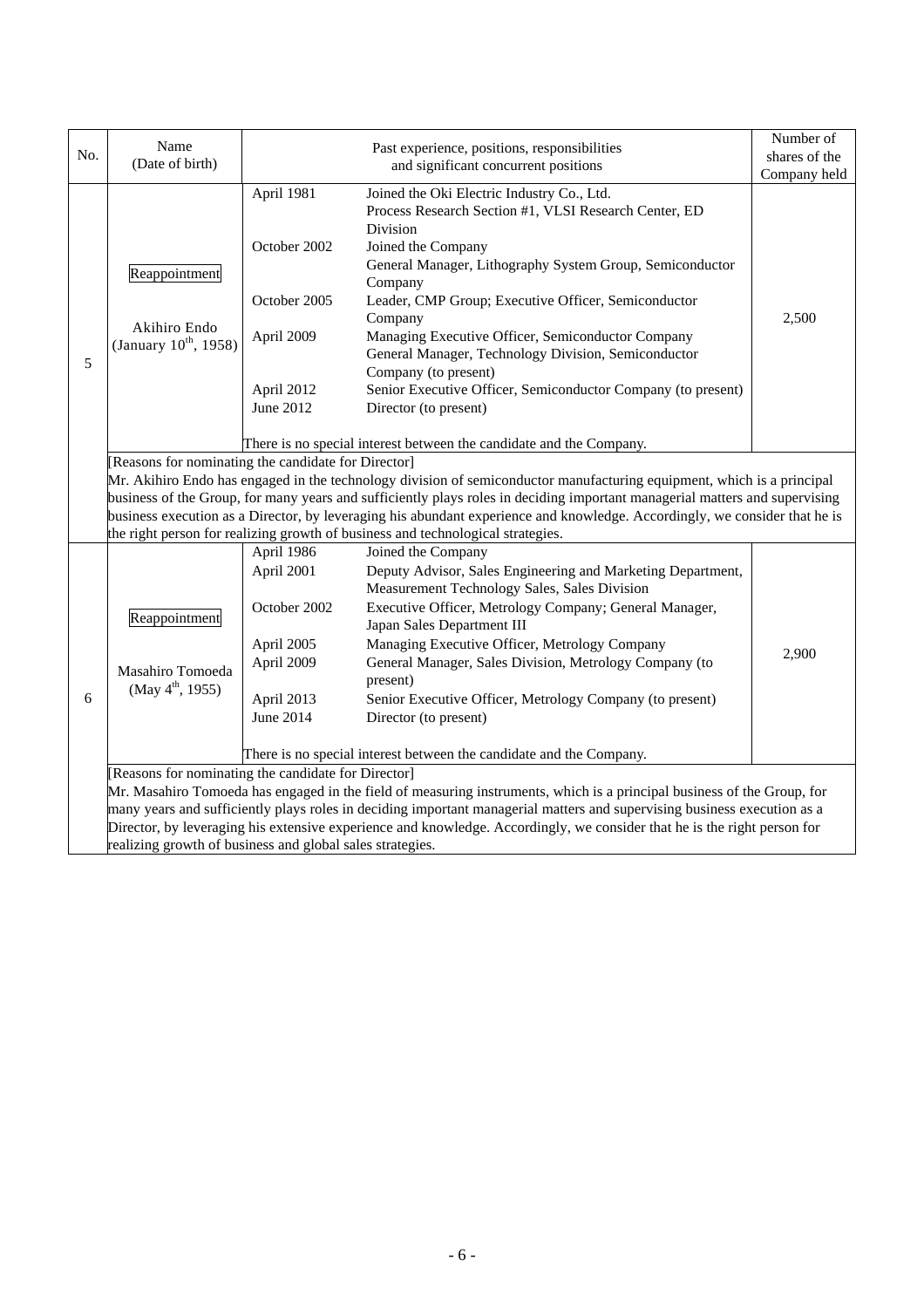|                                                                                                                                                                                                                                                           | Name                                                                                                                  |                                                                                                                            | Past experience, positions, responsibilities                                                                                                                                                                                                                                                                                                                                                                                                                                             | Number of     |  |  |
|-----------------------------------------------------------------------------------------------------------------------------------------------------------------------------------------------------------------------------------------------------------|-----------------------------------------------------------------------------------------------------------------------|----------------------------------------------------------------------------------------------------------------------------|------------------------------------------------------------------------------------------------------------------------------------------------------------------------------------------------------------------------------------------------------------------------------------------------------------------------------------------------------------------------------------------------------------------------------------------------------------------------------------------|---------------|--|--|
| No.                                                                                                                                                                                                                                                       | (Date of birth)                                                                                                       |                                                                                                                            | and significant concurrent positions                                                                                                                                                                                                                                                                                                                                                                                                                                                     | shares of the |  |  |
|                                                                                                                                                                                                                                                           |                                                                                                                       |                                                                                                                            |                                                                                                                                                                                                                                                                                                                                                                                                                                                                                          | Company held  |  |  |
| 7                                                                                                                                                                                                                                                         | Reappointment<br>Takahiro Hokida<br>(April 24 <sup>th</sup> , 1962)                                                   | October 1995<br>April 2009<br>April 2010<br>April 2012<br>April 2014<br>June 2015<br>October 2015                          | Joined the Company<br>Leader, Prober System Group, Test Technology Department,<br>Technology Division, Semiconductor Company (to present)<br>Executive Officer, Semiconductor Company<br>General Manager, Test Technology Department, Technology<br>Division, Semiconductor Company (to present)<br>Managing Executive Officer, Semiconductor Company (to<br>present)<br>Director (to present)<br>General Manager, Information System Department,<br>Administration Company (to present) | 1,300         |  |  |
|                                                                                                                                                                                                                                                           |                                                                                                                       |                                                                                                                            | There is no special interest between the candidate and the Company.                                                                                                                                                                                                                                                                                                                                                                                                                      |               |  |  |
|                                                                                                                                                                                                                                                           | [Reasons for nominating the candidate for Director]                                                                   |                                                                                                                            |                                                                                                                                                                                                                                                                                                                                                                                                                                                                                          |               |  |  |
|                                                                                                                                                                                                                                                           |                                                                                                                       |                                                                                                                            | Mr. Takahiro Hokida has engaged in probing machines, among semiconductor manufacturing equipment, which are                                                                                                                                                                                                                                                                                                                                                                              |               |  |  |
|                                                                                                                                                                                                                                                           |                                                                                                                       |                                                                                                                            | mainstay products of the Group, for many years and sufficiently plays roles in deciding important managerial matters and                                                                                                                                                                                                                                                                                                                                                                 |               |  |  |
| supervising business execution as a Director, by making the most of his abundant experience and knowledge. Accordingly,<br>we consider that he is the right person for realizing growth of business, technological innovation and information strategies. |                                                                                                                       |                                                                                                                            |                                                                                                                                                                                                                                                                                                                                                                                                                                                                                          |               |  |  |
|                                                                                                                                                                                                                                                           |                                                                                                                       |                                                                                                                            |                                                                                                                                                                                                                                                                                                                                                                                                                                                                                          |               |  |  |
| 8                                                                                                                                                                                                                                                         | Reappointment<br>Wolfgang Bonatz<br>(December 21 $\mathrm{^{st}}$ , 1964)                                             | October 1992<br>April 1996<br>November 1999<br>October 2001<br>June 2002<br>[Significant concurrent positions]<br>company. | Joined the Tokyo Seimitsu Europe GmbH (currently Accretech<br>(Europe) GmbH)<br>General Manager, Operation Department, Tokyo Seimitsu<br>Europe GmbH<br>Director, Tokyo Seimitsu Europe GmbH<br>President, Tokyo Seimitsu Europe GmbH (to present)<br>Director of the Company (to present)<br>· President, Accretech (Europe) GmbH<br>The Company has a business relationship of selling its products to this<br>There is no special interest between the candidate and the Company.     | 2,700         |  |  |
|                                                                                                                                                                                                                                                           | [Reasons for nominating the candidate for Director]                                                                   |                                                                                                                            |                                                                                                                                                                                                                                                                                                                                                                                                                                                                                          |               |  |  |
|                                                                                                                                                                                                                                                           |                                                                                                                       |                                                                                                                            | Mr. Wolfgang Bonatz has engaged in the management of an overseas subsidiary of the Company and fully plays roles in                                                                                                                                                                                                                                                                                                                                                                      |               |  |  |
|                                                                                                                                                                                                                                                           |                                                                                                                       |                                                                                                                            | deciding important managerial matters and supervising business execution as a Director, by leveraging his abundant                                                                                                                                                                                                                                                                                                                                                                       |               |  |  |
|                                                                                                                                                                                                                                                           | experience and knowledge. Accordingly, we consider that he is the right person for realizing growth strategies of the |                                                                                                                            |                                                                                                                                                                                                                                                                                                                                                                                                                                                                                          |               |  |  |
|                                                                                                                                                                                                                                                           | Group's overseas operations.                                                                                          |                                                                                                                            |                                                                                                                                                                                                                                                                                                                                                                                                                                                                                          |               |  |  |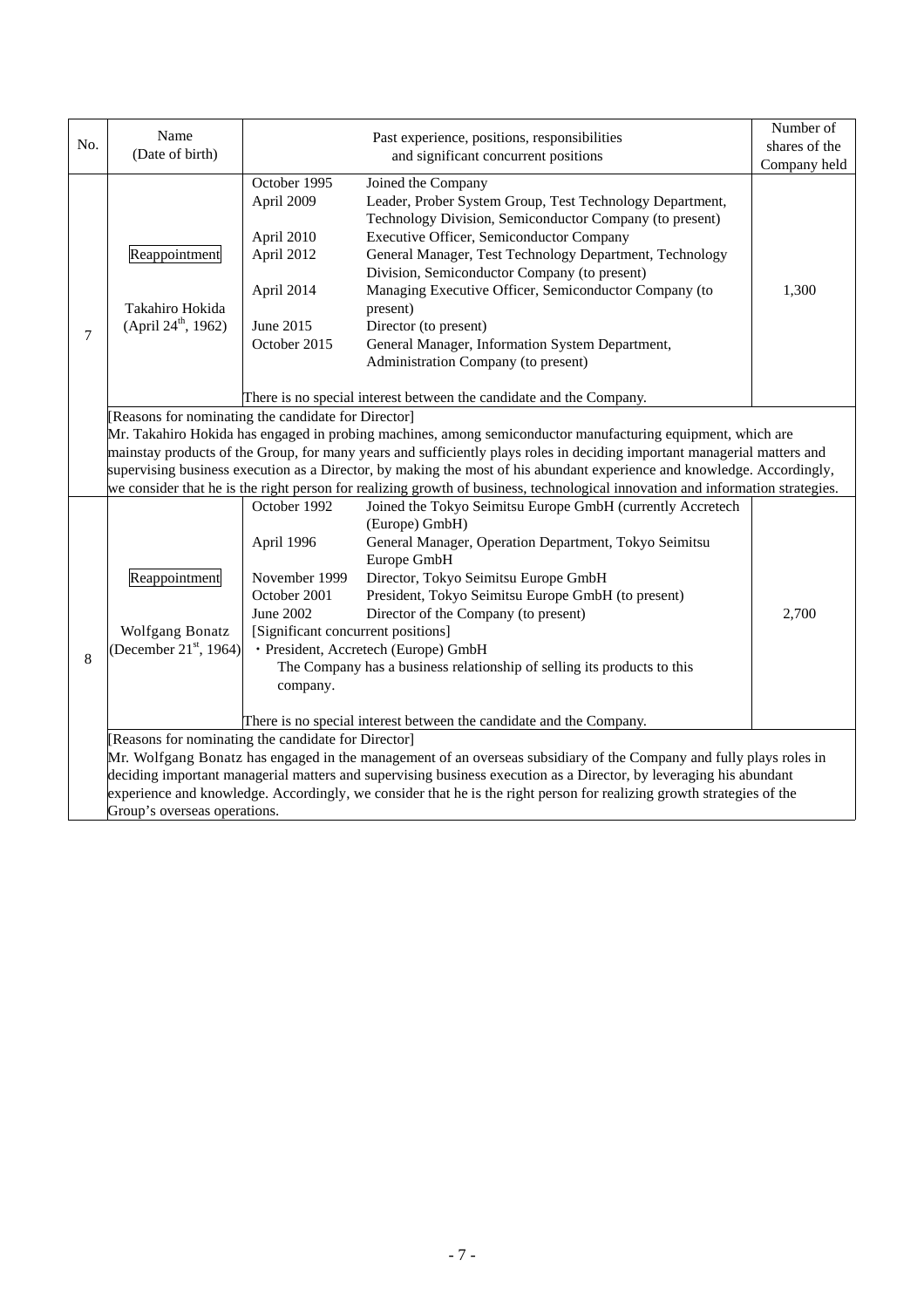|     | Name                                                                                                                                                                                       |               | Past experience, positions, responsibilities                                                                                  | Number of     |  |  |
|-----|--------------------------------------------------------------------------------------------------------------------------------------------------------------------------------------------|---------------|-------------------------------------------------------------------------------------------------------------------------------|---------------|--|--|
| No. | (Date of birth)                                                                                                                                                                            |               | and significant concurrent positions                                                                                          | shares of the |  |  |
|     |                                                                                                                                                                                            |               |                                                                                                                               | Company held  |  |  |
|     |                                                                                                                                                                                            | April 1976    | Researcher, Optical Metrology Section, Department 1, National                                                                 |               |  |  |
|     |                                                                                                                                                                                            |               | Research Laboratory of Metrology, Agency of Industrial Science                                                                |               |  |  |
|     | Reappointment                                                                                                                                                                              |               | and Technology                                                                                                                |               |  |  |
|     | <b>External Director</b>                                                                                                                                                                   | March 1983    | Visiting Researcher, U.S. National Standards Bureau                                                                           |               |  |  |
|     | Independent                                                                                                                                                                                | February 1988 | Chief, Optical Metrology Laboratory, Quantum Department,                                                                      |               |  |  |
|     | Director                                                                                                                                                                                   |               | National Research Laboratory of Metrology, Agency of                                                                          |               |  |  |
|     |                                                                                                                                                                                            |               | <b>Industrial Science and Technology</b>                                                                                      |               |  |  |
|     |                                                                                                                                                                                            | October 1995  | Research Planning Officer, Agency of Industrial Science and                                                                   |               |  |  |
|     |                                                                                                                                                                                            |               | Technology                                                                                                                    |               |  |  |
|     | Hirokazu Matsumoto                                                                                                                                                                         | August 1997   | Head, Research Sub-department, Quantum Department, Agency                                                                     |               |  |  |
|     | (September 28 <sup>th</sup> ,                                                                                                                                                              |               | of Industrial Science and Technology                                                                                          |               |  |  |
|     | 1947)                                                                                                                                                                                      | April 1999    | Visiting Professor, Cooperative Graduate School, Tokyo                                                                        |               |  |  |
|     |                                                                                                                                                                                            |               | University of Science                                                                                                         |               |  |  |
|     |                                                                                                                                                                                            | April 2001    | Deputy Director and Chief, Length Measurement Section,                                                                        |               |  |  |
|     |                                                                                                                                                                                            |               | Metrology Department, National Institute of Advanced Industrial                                                               |               |  |  |
|     | Rate of attendance at                                                                                                                                                                      |               | Science and Technology                                                                                                        |               |  |  |
|     | the Board of Directors                                                                                                                                                                     | January 2007  | Senior Researcher, Metrology Department, National Institute of                                                                |               |  |  |
|     | meetings in                                                                                                                                                                                |               | Advanced Industrial Science and Technology                                                                                    |               |  |  |
|     | FY2017/3                                                                                                                                                                                   | April 2008    | Project Professor, Department of Precision Engineering,                                                                       |               |  |  |
|     | 100%                                                                                                                                                                                       |               | Graduate School of Engineering, University of Tokyo                                                                           |               |  |  |
| 9   | (18/18)                                                                                                                                                                                    | April 2013    | Project Researcher, Graduate School of Engineering, University                                                                |               |  |  |
|     |                                                                                                                                                                                            |               | of Tokyo (to present)                                                                                                         |               |  |  |
|     |                                                                                                                                                                                            | June 2013     | External Director of the Company (to present)                                                                                 |               |  |  |
|     |                                                                                                                                                                                            |               |                                                                                                                               |               |  |  |
|     |                                                                                                                                                                                            |               | There is no special interest between the candidate and the Company.                                                           |               |  |  |
|     |                                                                                                                                                                                            |               |                                                                                                                               |               |  |  |
|     | [Reasons for nominating the candidate for External Director]<br>Although he has no experience of having directly engaged in corporate management other than as an External Director of the |               |                                                                                                                               |               |  |  |
|     |                                                                                                                                                                                            |               | Company, Mr. Hirokazu Matsumoto has professional expertise at administrative agencies, research institutes and universities,  |               |  |  |
|     |                                                                                                                                                                                            |               | as well as abundant experience overseas and broad knowledge. We therefore ask shareholders to elect him as an External        |               |  |  |
|     |                                                                                                                                                                                            |               | Director as he is providing valuable opinions and advice on the management of the Company.                                    |               |  |  |
|     |                                                                                                                                                                                            |               |                                                                                                                               |               |  |  |
|     |                                                                                                                                                                                            |               |                                                                                                                               |               |  |  |
|     |                                                                                                                                                                                            |               | Mr. Hirokazu Matsumoto is a candidate for External Director. His term of office as an External Director of the Company will   |               |  |  |
|     |                                                                                                                                                                                            |               | be four years at the conclusion of this Annual General Meeting of Shareholders. As he satisfies Standards for Independence    |               |  |  |
|     |                                                                                                                                                                                            |               | of External Officers established by the Company (page13), the Company has appointed him as an Independent Director as         |               |  |  |
|     |                                                                                                                                                                                            |               | prescribed in the regulations of Tokyo Stock Exchange, Inc. and intends to continue to appoint him as such. In addition,      |               |  |  |
|     |                                                                                                                                                                                            |               | pursuant to the provision of Article 427, Paragraph 1 of the Companies Act, Mr. Matsumoto entered into a liability limitation |               |  |  |
|     | agreement with the Company to limit his liability for compensation for damages, which is stipulated in Article 423,                                                                        |               |                                                                                                                               |               |  |  |

Paragraph 1 of the Act. The Company intends to continue this agreement. The limit amount of the liability for compensation for damages under such an agreement is determined to be the minimum liability amount stipulated in Article 425, Paragraph 1 of the Companies Act.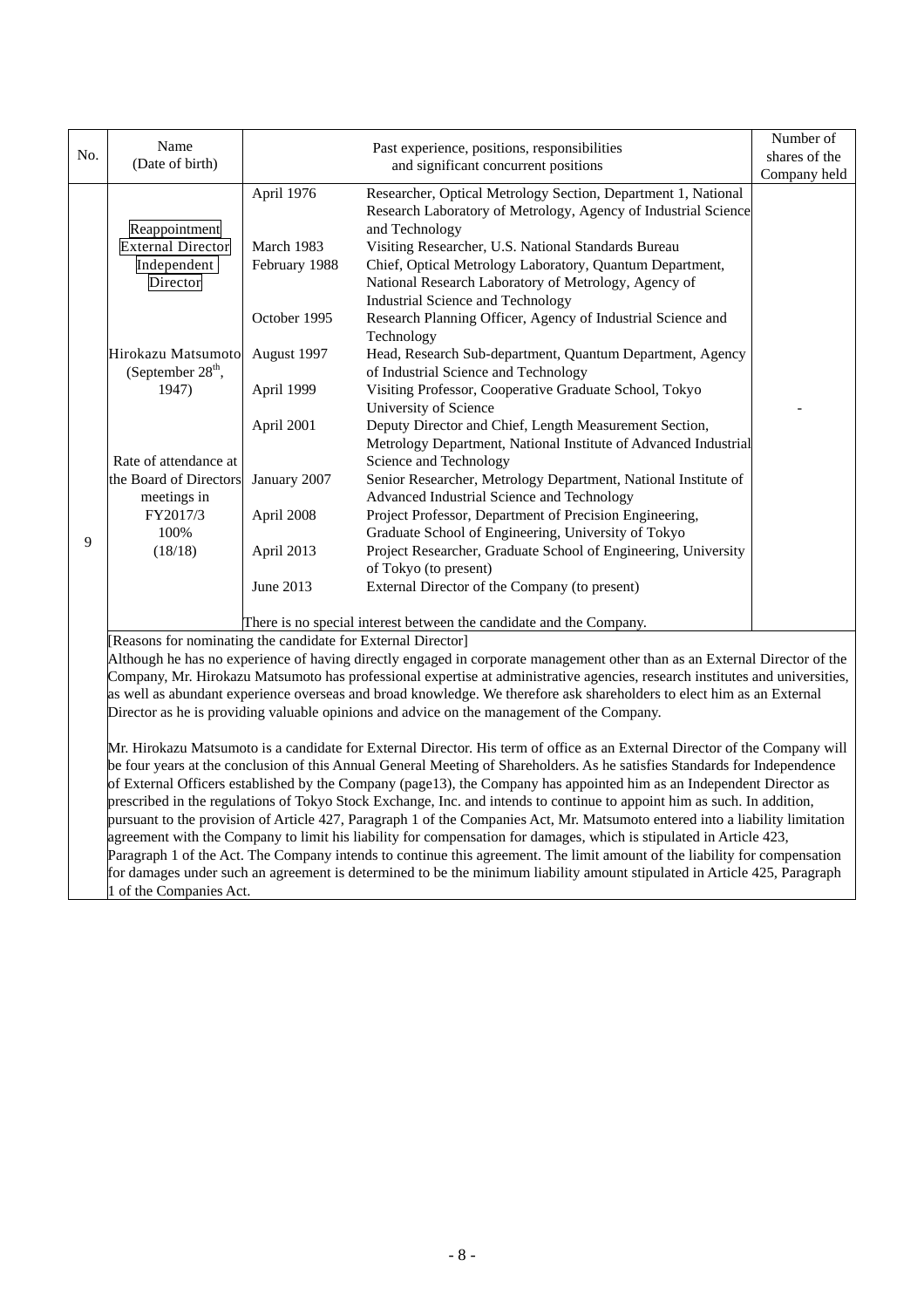|                                                                                                                    | Name                                                                                                                                                                                                                                                    |                                      |                                                                                                                                 | Number of     |  |  |  |
|--------------------------------------------------------------------------------------------------------------------|---------------------------------------------------------------------------------------------------------------------------------------------------------------------------------------------------------------------------------------------------------|--------------------------------------|---------------------------------------------------------------------------------------------------------------------------------|---------------|--|--|--|
| No.                                                                                                                | (Date of birth)                                                                                                                                                                                                                                         |                                      | Past experience, positions, responsibilities                                                                                    | shares of the |  |  |  |
|                                                                                                                    |                                                                                                                                                                                                                                                         | and significant concurrent positions |                                                                                                                                 | Company held  |  |  |  |
|                                                                                                                    |                                                                                                                                                                                                                                                         | June 2007                            | Executive Officer Corporate Senior Vice President, TOSHIBA                                                                      |               |  |  |  |
|                                                                                                                    | Reappointment                                                                                                                                                                                                                                           |                                      | <b>CORPORATION</b>                                                                                                              |               |  |  |  |
|                                                                                                                    | <b>External Director</b>                                                                                                                                                                                                                                | June 2010                            | Executive Officer Corporate Executive Vice President,                                                                           |               |  |  |  |
|                                                                                                                    | Independent                                                                                                                                                                                                                                             |                                      | <b>TOSHIBA CORPORATION</b>                                                                                                      |               |  |  |  |
|                                                                                                                    | Director                                                                                                                                                                                                                                                | June 2012                            | Director and Representative Executive Officer Corporate Senior                                                                  |               |  |  |  |
|                                                                                                                    |                                                                                                                                                                                                                                                         |                                      | Executive Vice President, TOSHIBA CORPORATION                                                                                   |               |  |  |  |
|                                                                                                                    | Shozo Saito                                                                                                                                                                                                                                             | June 2013                            | Retired from Director of TOSHIBA CORPORATION                                                                                    |               |  |  |  |
|                                                                                                                    | (July $9^{th}$ , 1950)                                                                                                                                                                                                                                  |                                      | External Corporate Director, IBIDEN CO., LTD.                                                                                   |               |  |  |  |
|                                                                                                                    |                                                                                                                                                                                                                                                         | June 2015                            | External Director of the Company (to present)                                                                                   |               |  |  |  |
|                                                                                                                    | Rate of attendance at                                                                                                                                                                                                                                   | [Significant concurrent positions]   |                                                                                                                                 |               |  |  |  |
|                                                                                                                    | the Board of Directors                                                                                                                                                                                                                                  |                                      | · Representative Director/Chairman, Nippon Electronic Device Industry Association                                               |               |  |  |  |
|                                                                                                                    | meetings in                                                                                                                                                                                                                                             | (NEDIA)                              |                                                                                                                                 |               |  |  |  |
|                                                                                                                    | FY2017/3                                                                                                                                                                                                                                                |                                      | · Chairman, Device & System Platform Development Center Co., Ltd.                                                               |               |  |  |  |
|                                                                                                                    | 100%                                                                                                                                                                                                                                                    |                                      |                                                                                                                                 |               |  |  |  |
|                                                                                                                    | (18/18)<br>There is no special interest between the candidate and the Company.                                                                                                                                                                          |                                      |                                                                                                                                 |               |  |  |  |
|                                                                                                                    | [Reasons for nominating the candidate for External Director]                                                                                                                                                                                            |                                      |                                                                                                                                 |               |  |  |  |
|                                                                                                                    | Mr. Shozo Saito is active in diverse fields by serving as the Chairman and President of several organizations in the                                                                                                                                    |                                      |                                                                                                                                 |               |  |  |  |
|                                                                                                                    | semiconductor and electronic device industries. We therefore ask shareholders to elect him as an External Director as we                                                                                                                                |                                      |                                                                                                                                 |               |  |  |  |
| 10                                                                                                                 | anticipate that he will be able to provide valuable opinions and advice on the management of the Company and to nurture<br>and improve our executives and employees through his excellent knowledge about different industries and experience in the    |                                      |                                                                                                                                 |               |  |  |  |
|                                                                                                                    | corporate management of a large-scale corporation, which also will be highly useful in addressing the interests of our                                                                                                                                  |                                      |                                                                                                                                 |               |  |  |  |
|                                                                                                                    | shareholders.                                                                                                                                                                                                                                           |                                      |                                                                                                                                 |               |  |  |  |
|                                                                                                                    |                                                                                                                                                                                                                                                         |                                      |                                                                                                                                 |               |  |  |  |
|                                                                                                                    |                                                                                                                                                                                                                                                         |                                      |                                                                                                                                 |               |  |  |  |
|                                                                                                                    | Mr. Shozo Saito is a candidate for External Director. His term of office as an External Director of the Company will be two<br>years at the conclusion of this Annual General Meeting of Shareholders. Although the Company has a business relationship |                                      |                                                                                                                                 |               |  |  |  |
|                                                                                                                    |                                                                                                                                                                                                                                                         |                                      | of selling its products to TOSHIBA CORPORATION, where he served as a Director, the transaction amount accounts for              |               |  |  |  |
|                                                                                                                    |                                                                                                                                                                                                                                                         |                                      | less than 2% of consolidated net sales. As he satisfies Standards for Independence of External Officers established by the      |               |  |  |  |
|                                                                                                                    |                                                                                                                                                                                                                                                         |                                      | Company (page13), the Company has appointed him as an Independent Director as prescribed in the regulations of Tokyo            |               |  |  |  |
|                                                                                                                    |                                                                                                                                                                                                                                                         |                                      | Stock Exchange, Inc. and intends to continue to appoint him as such. In addition, pursuant to the provision of Article 427,     |               |  |  |  |
|                                                                                                                    | Paragraph 1 of the Companies Act, Mr. Saito entered into a liability limitation agreement with the Company to limit his                                                                                                                                 |                                      |                                                                                                                                 |               |  |  |  |
|                                                                                                                    | liability for compensation for damages, which is stipulated in Article 423, Paragraph 1 of the Act. The Company intends to                                                                                                                              |                                      |                                                                                                                                 |               |  |  |  |
| continue this agreement. The limit amount of the liability for compensation for damages under such an agreement is |                                                                                                                                                                                                                                                         |                                      |                                                                                                                                 |               |  |  |  |
|                                                                                                                    |                                                                                                                                                                                                                                                         |                                      | determined to be the minimum liability amount stipulated in Article 425, Paragraph 1 of the Companies Act.                      |               |  |  |  |
|                                                                                                                    |                                                                                                                                                                                                                                                         |                                      | He had served as Executive Officer and Director of TOSHIBA CORPORATION up to June 2013. In September 2015, the                  |               |  |  |  |
|                                                                                                                    |                                                                                                                                                                                                                                                         |                                      | company submitted amendment reports in relation to its Annual Securities Reports for the fiscal year ended March 2010           |               |  |  |  |
|                                                                                                                    |                                                                                                                                                                                                                                                         |                                      | through the fiscal year ended March 2014 due to improper accounting practices, and paid an administrative monetary penalty      |               |  |  |  |
|                                                                                                                    |                                                                                                                                                                                                                                                         |                                      | in January 2016. Also, in response to the request of its shareholders that the company file an action seeking liability against |               |  |  |  |
|                                                                                                                    |                                                                                                                                                                                                                                                         |                                      | officers, the company sued its five former officers, including former presidents, for damages in November 2015 pursuant to      |               |  |  |  |
| a decision of the Audit Committee. Mr. Shozo Saito is not included in the five defendants.                         |                                                                                                                                                                                                                                                         |                                      |                                                                                                                                 |               |  |  |  |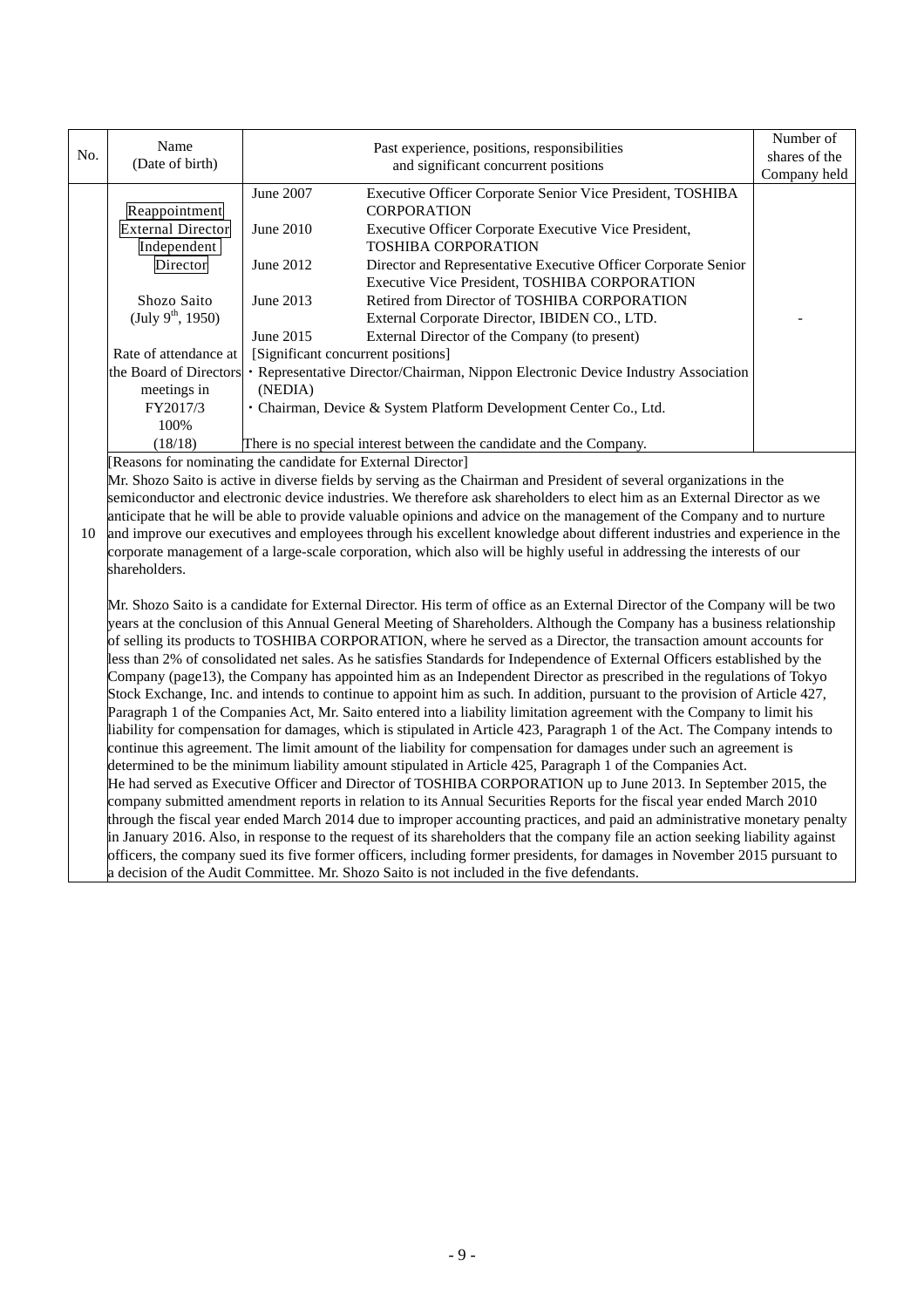|     | Name                                                                     |                                    |                                                                                                                             | Number of     |
|-----|--------------------------------------------------------------------------|------------------------------------|-----------------------------------------------------------------------------------------------------------------------------|---------------|
| No. | (Date of birth)                                                          |                                    | Past experience, positions, responsibilities<br>and significant concurrent positions                                        | shares of the |
|     |                                                                          |                                    |                                                                                                                             | Company held  |
|     |                                                                          | November 2005                      | Joined TSUGAMI CORPORATION                                                                                                  |               |
|     |                                                                          |                                    | President, PRECISION TSUGAMI (CHINA) CORPORATION                                                                            |               |
|     |                                                                          | June 2010                          | Director, Managing Executive Officer, TSUGAMI                                                                               |               |
|     |                                                                          |                                    | <b>CORPORATION</b>                                                                                                          |               |
|     |                                                                          |                                    | Vice Chairman and CEO, PRECISION TSUGAMI (CHINA)                                                                            |               |
|     | New appointment                                                          |                                    | <b>CORPORATION</b> (to present)                                                                                             |               |
|     | <b>External Director</b>                                                 | June 2013                          | Director, Senior Advisor, TSUGAMI CORPORATION                                                                               |               |
|     |                                                                          | May 2015                           | Director, Precision Tsugami (Hong Kong) Limited (to present)                                                                |               |
|     |                                                                          |                                    | CEO, Precision Tsugami (China) Corporation Limited (to                                                                      |               |
|     | Donglei Tang                                                             |                                    | present)                                                                                                                    |               |
|     | (November $27^{\text{th}}$ , 1962)                                       | February 2017                      | Retired from Director of TSUGAMI CORPORATION                                                                                |               |
|     |                                                                          | [Significant concurrent positions] |                                                                                                                             |               |
|     |                                                                          |                                    | · Vice Chairman and CEO, PRECISION TSUGAMI (CHINA) CORPORATION                                                              |               |
|     |                                                                          |                                    | · Director, Precision Tsugami (Hong Kong) Limited                                                                           |               |
|     |                                                                          |                                    | · CEO, Precision Tsugami (China) Corporation Limited                                                                        |               |
| 11  |                                                                          |                                    | There is no special interest between the candidate and the Company.                                                         |               |
|     | [Reasons for nominating the candidate for Director]                      |                                    |                                                                                                                             |               |
|     |                                                                          |                                    | Mr. Donglei Tang has engaged in the management of local entities in China in the manufacturing industry for many years      |               |
|     |                                                                          |                                    | and has abundant managerial experience and deep insight especially into China. We therefore ask shareholders to elect him   |               |
|     |                                                                          |                                    | as an External Director as we consider that he will be able to provide extensive advice on overall management and China     |               |
|     |                                                                          |                                    | which is important in all businesses including measurement and semiconductor and his provision of advice will significantly |               |
|     | contribute to the Company's management.                                  |                                    |                                                                                                                             |               |
|     |                                                                          |                                    | Although the Company has a business relationship of selling its products to TSUGAMI CORPORATION, which is the               |               |
|     |                                                                          |                                    | parent company of PRECISION TSUGAMI (CHINA) CORPORATION where he serves concurrently, the transaction                       |               |
|     |                                                                          |                                    | amount accounts for less than 2% of consolidated net sales. Furthermore, a candidate for Director, Mr. Hitoshi Yoshida,     |               |
|     | serves as Outside Statutory Auditor of TSUGAMI CORPORATION concurrently. |                                    |                                                                                                                             |               |
|     |                                                                          |                                    |                                                                                                                             |               |
|     |                                                                          |                                    | Mr. Donglei Tang is a candidate for External Director. Pursuant to the provision of Article 427, Paragraph 1 of the         |               |
|     |                                                                          |                                    | Companies Act, the Company intends to enter into a liability limitation agreement with Mr. Tang to limit his liability      |               |
|     |                                                                          |                                    | for compensation for damages, which is stipulated in Article 423, Paragraph 1 of the Act. The limit amount of the           |               |
|     |                                                                          |                                    | liability for compensation for damages under such an agreement is determined to be the minimum liability amount             |               |
|     | stipulated in Article 425, Paragraph 1 of the Companies Act.             |                                    |                                                                                                                             |               |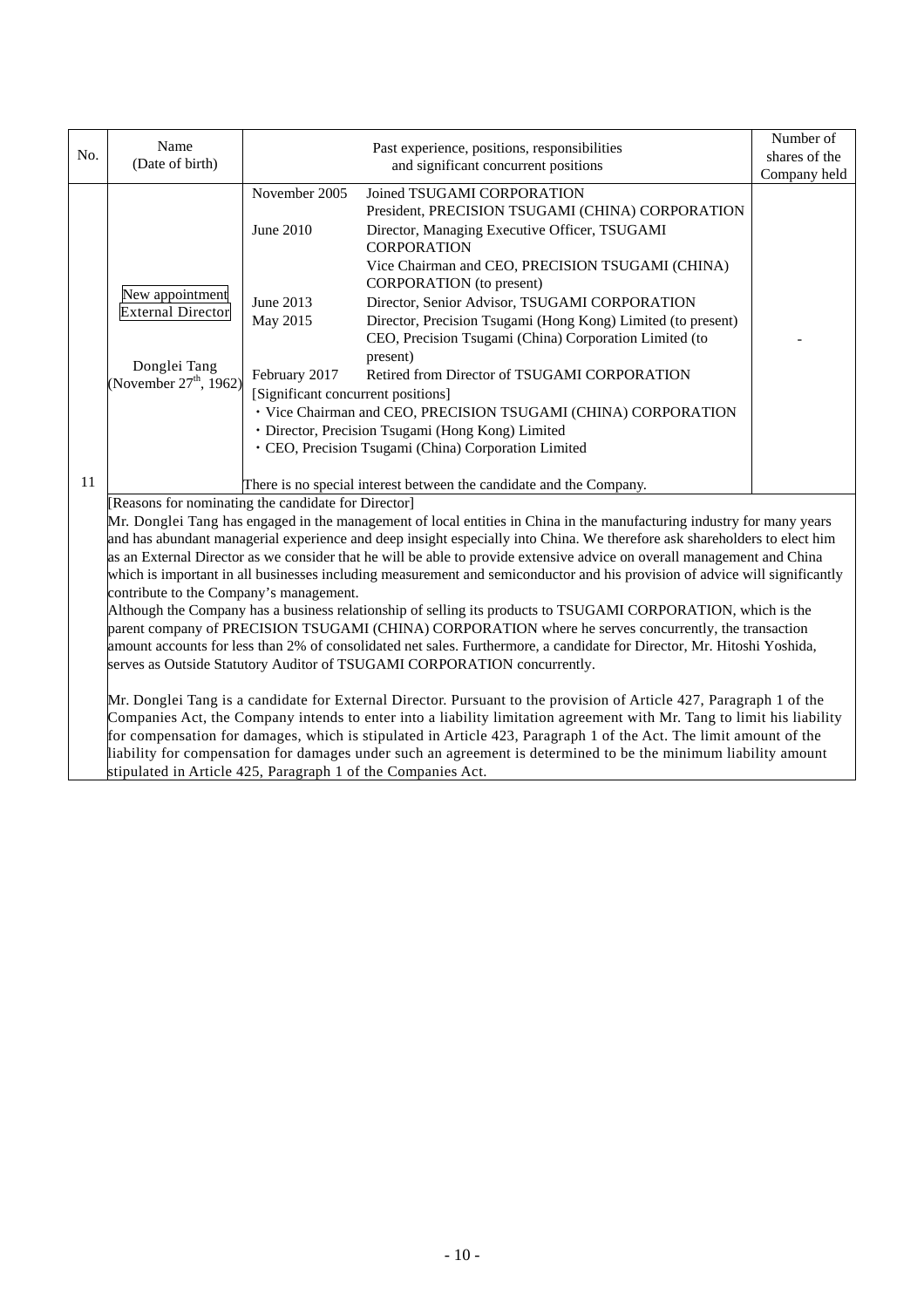## **Proposal 3:** Election of 2 Auditors

The terms of office of one Auditor will expire at the conclusion of this Annual General Meeting of Shareholders, and External Auditor Mr. Yoshiharu Kikuchi submitted a resignation notice to the effect that he will resign from office at this Annual General Meeting of Shareholders due to personal reasons. Accordingly, we hereby propose that two Auditors be elected.

The Board of Auditors has previously given its consent to this proposal.

The candidates are as follows.

|  | No.          | Name<br>(Date of birth)                                                                                                                                                                                                                                                                                                                                                                                                                                                                                                                                                                                                                                                                                                                                                                                                                                                                                                                                                                                                                                                                                                                                                                                                                                                                                                                                                                                                                                | Past experience, positions<br>and significant concurrent positions                                                                                                                                                                                                                                                                                                                                                                        | Number of<br>shares of the |  |  |
|--|--------------|--------------------------------------------------------------------------------------------------------------------------------------------------------------------------------------------------------------------------------------------------------------------------------------------------------------------------------------------------------------------------------------------------------------------------------------------------------------------------------------------------------------------------------------------------------------------------------------------------------------------------------------------------------------------------------------------------------------------------------------------------------------------------------------------------------------------------------------------------------------------------------------------------------------------------------------------------------------------------------------------------------------------------------------------------------------------------------------------------------------------------------------------------------------------------------------------------------------------------------------------------------------------------------------------------------------------------------------------------------------------------------------------------------------------------------------------------------|-------------------------------------------------------------------------------------------------------------------------------------------------------------------------------------------------------------------------------------------------------------------------------------------------------------------------------------------------------------------------------------------------------------------------------------------|----------------------------|--|--|
|  |              | Reappointment<br><b>External Auditor</b><br>Independent<br>Auditor<br>Naomi Inoue                                                                                                                                                                                                                                                                                                                                                                                                                                                                                                                                                                                                                                                                                                                                                                                                                                                                                                                                                                                                                                                                                                                                                                                                                                                                                                                                                                      | Executive Managing Director, Mizuho Bank Ltd.<br>April 2007<br><b>June 2008</b><br>Retired from Director of Mizuho Bank Ltd.<br>June 2013<br>President and Director, Joban Kosan., Ltd. (to present)<br>June 2013<br>External Auditor of the Company (to present)<br>[Significant concurrent positions]<br>· President, Joban Kosan., Ltd.<br>(November $6th$ , 1950) There is no special interest between the candidate and the Company. | Company held               |  |  |
|  |              | Rate of attendance at<br>the Board of Directors<br>meetings in<br>FY2017/3<br>94%<br>(17/18)                                                                                                                                                                                                                                                                                                                                                                                                                                                                                                                                                                                                                                                                                                                                                                                                                                                                                                                                                                                                                                                                                                                                                                                                                                                                                                                                                           |                                                                                                                                                                                                                                                                                                                                                                                                                                           |                            |  |  |
|  | $\mathbf{1}$ | Rate of attendance at<br>the Board of Auditors<br>meetings in<br>FY2017/3<br>100%                                                                                                                                                                                                                                                                                                                                                                                                                                                                                                                                                                                                                                                                                                                                                                                                                                                                                                                                                                                                                                                                                                                                                                                                                                                                                                                                                                      |                                                                                                                                                                                                                                                                                                                                                                                                                                           |                            |  |  |
|  |              | (6/6)<br>[Reasons for nominating the candidate for External Auditor]<br>The term of office of Mr. Naomi Inoue as an External Auditor of the Company will be four years at the conclusion of this<br>Annual General Meeting of Shareholders. During his term of office, he has monitored overall management appropriately and<br>provided extensive and useful advice based on abundant experience and broad knowledge as a corporate manager.<br>Furthermore, he chairs Information and Opinion Exchange Meeting of External Officers which consists of External<br>Directors and External Auditors, and is making efforts to incorporate the functions of External Officers into the management<br>of the Company, by actively providing advice which contributes to the management and actively encouraging other External<br>Officers to provide their opinions. We therefore ask shareholders to elect him as an External Auditor to reflect his track<br>records to further strengthen the audit system of the Company.<br>Furthermore, As he satisfies Standards for Independence of External Officers established by the Company (page13), the<br>Company has appointed him as an Independent Auditor as prescribed in the regulations of Tokyo Stock Exchange, Inc. and<br>intends to continue to appoint him as such.<br>Pursuant to the provision of Article427, Paragraph 1 of the companies Act, the Company and Mr. Naomi Inoue intend to |                                                                                                                                                                                                                                                                                                                                                                                                                                           |                            |  |  |

continue this liability limitation agreement to limit his liability for compensation for damages, which is stipulated in Article 423, Paragraph 1 of the Act. The limit amount of the liability for compensation for damages under such an agreement is determined to be the minimum liability amount stipulated in Article 425, Paragraph 1 of the Companies Act.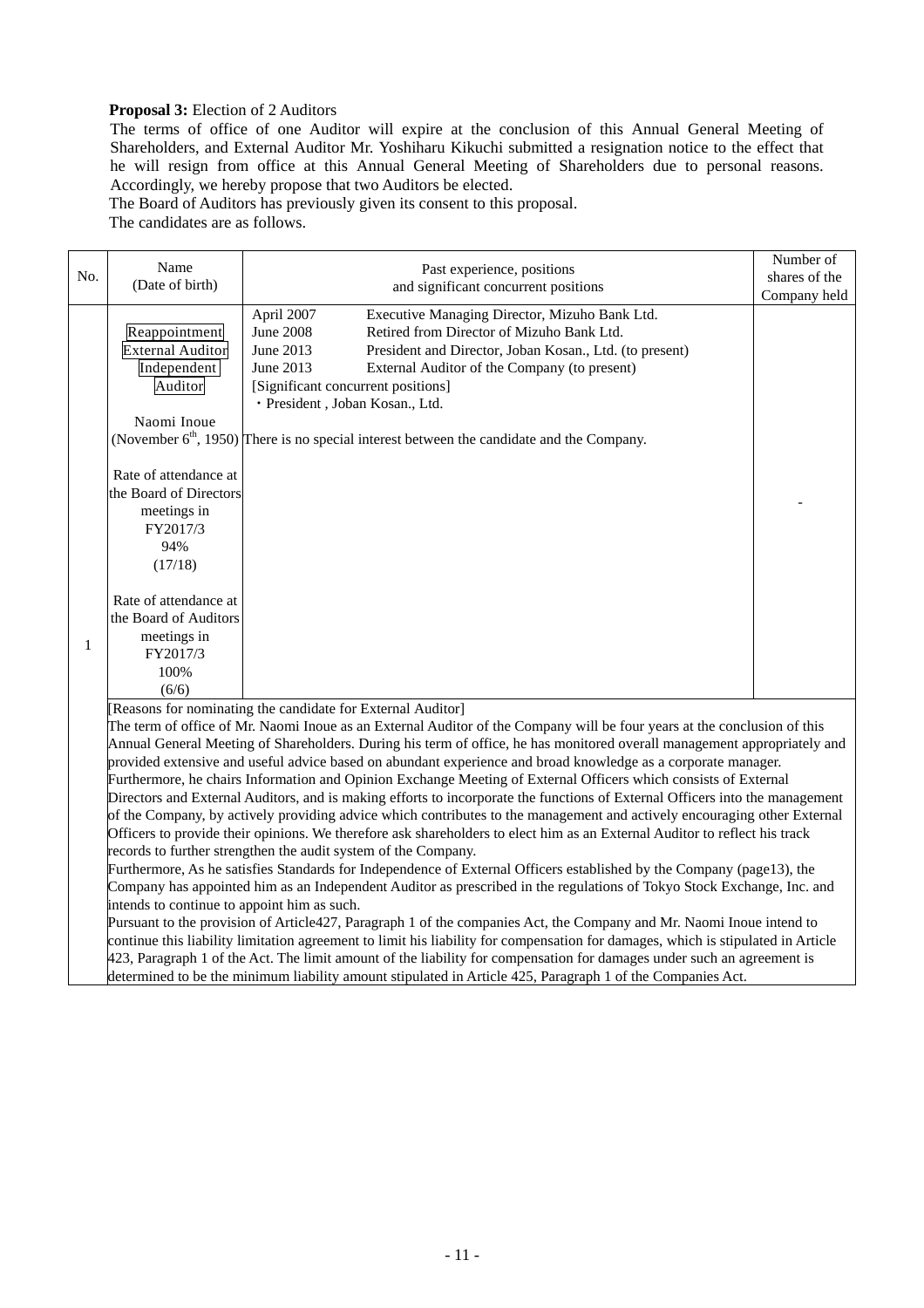| No.            | Name<br>(Date of birth)                                                                                                                                                              |                                                                                                                        | Past experience, positions<br>and significant concurrent positions<br>Company held                                                                                                                                                                                                                                                                                                                                                                                                                                                                                                                    |  |  |  |
|----------------|--------------------------------------------------------------------------------------------------------------------------------------------------------------------------------------|------------------------------------------------------------------------------------------------------------------------|-------------------------------------------------------------------------------------------------------------------------------------------------------------------------------------------------------------------------------------------------------------------------------------------------------------------------------------------------------------------------------------------------------------------------------------------------------------------------------------------------------------------------------------------------------------------------------------------------------|--|--|--|
|                | New appointment<br><b>External Auditor</b><br>Independent<br>Auditor<br>Masahiro Maeda<br>(July $15^{\text{th}}$ , 1957)                                                             | March 1981<br>January 1991<br>January 2000<br>February 2000<br>February 2005<br>June 2015                              | Joined Tohmatsu Aoki & Co<br>Joined Tadashi Furumoto Certified public Accounting and Tax<br>Office<br>Representative, Masahiro Maeda Certified Public Accounting<br>and Tax Office (to present)<br>Representative, Mas Tax Consulting Co., Ltd. (to present)<br>CEO, Revival Support Co. Ltd. (to present)<br>External Corporate Auditor, JAPAN PILE CORPORATION<br>(currently ASIA PILE HOLDINGS CORPORATION) (to<br>present)<br>[Significant concurrent positions]<br>· Representative, Masahiro Maeda Certified Public Accounting and Tax Office<br>· Representative, Mas Tax Consulting Co., Ltd. |  |  |  |
| $\overline{c}$ |                                                                                                                                                                                      |                                                                                                                        | · CEO, Revival Support Co. Ltd.<br>· External Corporate Auditor, ASIA PILE HOLDINGS CORPORATION<br>There is no special interest between the candidate and the Company.                                                                                                                                                                                                                                                                                                                                                                                                                                |  |  |  |
|                |                                                                                                                                                                                      |                                                                                                                        |                                                                                                                                                                                                                                                                                                                                                                                                                                                                                                                                                                                                       |  |  |  |
|                | [Reasons for nominating the candidate for External Auditor]<br>Mr. Masahiro Maeda has been working as a certified public accountant and certified tax accountant for many years, and |                                                                                                                        |                                                                                                                                                                                                                                                                                                                                                                                                                                                                                                                                                                                                       |  |  |  |
|                | possesses expertise on accounting and tax affairs as well as managerial knowledge. We therefore ask shareholders to elect                                                            |                                                                                                                        |                                                                                                                                                                                                                                                                                                                                                                                                                                                                                                                                                                                                       |  |  |  |
|                | him as an External Auditor, as we consider that he will able to reflect the aforementioned expertise and knowledge in                                                                |                                                                                                                        |                                                                                                                                                                                                                                                                                                                                                                                                                                                                                                                                                                                                       |  |  |  |
|                | performing audits of the Company.                                                                                                                                                    |                                                                                                                        |                                                                                                                                                                                                                                                                                                                                                                                                                                                                                                                                                                                                       |  |  |  |
|                | Furthermore, as he satisfies Standards for Independence of External Officers established by the Company (page13), the                                                                |                                                                                                                        |                                                                                                                                                                                                                                                                                                                                                                                                                                                                                                                                                                                                       |  |  |  |
|                |                                                                                                                                                                                      |                                                                                                                        | Company intends to appoint him as an Independent Auditor as prescribed in the regulations of Tokyo Stock Exchange, Inc.                                                                                                                                                                                                                                                                                                                                                                                                                                                                               |  |  |  |
|                |                                                                                                                                                                                      |                                                                                                                        | Pursuant to the provision of Article427, Paragraph 1 of the companies Act, the Company and Mr. Masahiro Maeda intend to                                                                                                                                                                                                                                                                                                                                                                                                                                                                               |  |  |  |
|                |                                                                                                                                                                                      |                                                                                                                        | enter into a liability limitation agreement to limit his liability for compensation for damages, which is stipulated in Article                                                                                                                                                                                                                                                                                                                                                                                                                                                                       |  |  |  |
|                |                                                                                                                                                                                      | 423, Paragraph 1 of the Act. The limit amount of the liability for compensation for damages under such an agreement is |                                                                                                                                                                                                                                                                                                                                                                                                                                                                                                                                                                                                       |  |  |  |
|                |                                                                                                                                                                                      |                                                                                                                        | determined to be the minimum liability amount stipulated in Article 425, Paragraph 1 of the Companies Act.                                                                                                                                                                                                                                                                                                                                                                                                                                                                                            |  |  |  |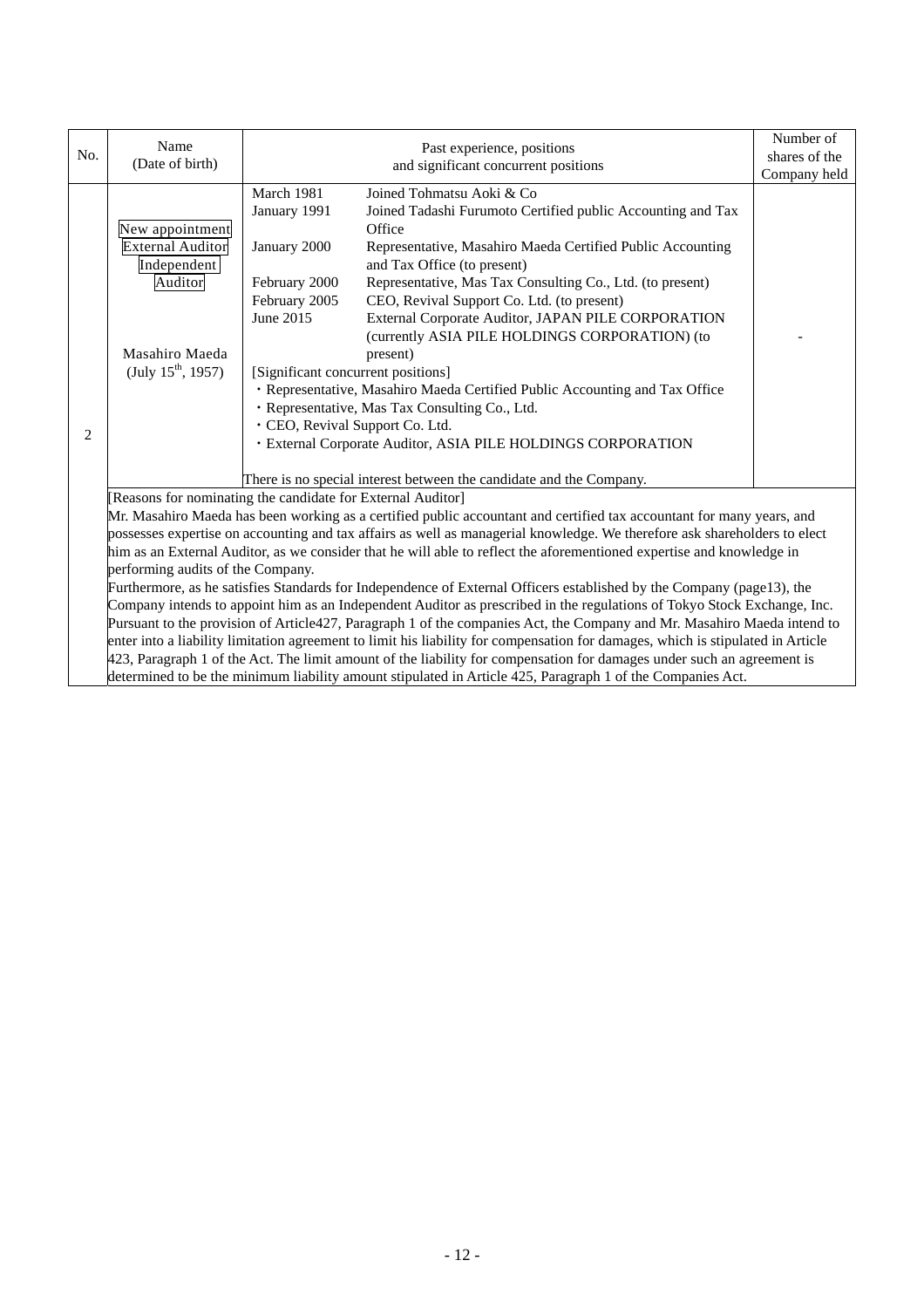[Standards for Independence of External Officers]

In the event that an External Director or External Auditor falls under all of the following items, the Company shall deem the said External Director or External Auditor to have independence.

- 1. Not having been an executive (\*1) of the Tokyo Seimitsu Group (hereinafter the "Accretech Group") in the past 10 years
- 2. Not being a major shareholder  $(*2)$  or an executive of the major shareholder 3. Not having been an executive of a corporation, etc., which falls under any c
- 3. Not having been an executive of a corporation, etc., which falls under any of the following cases, in the past two years
	- (1) An entity for which the Accretech Group is a major business partner (\*3)
	- (2) A major business partner (\*3) of the Accretech Group
	- (3) A major lender (\*4) for the Accretech Group
- 4. Not being a certified public accountant who belongs to the audit firm that serves as the Accounting Auditor of the Accretech Group
- 5. Not being a professional, such as consultant, accountant, tax accountant, lawyer, judicial scrivener or patent attorney, who receives a large amount of money (\*5) and/or other property from the Accretech Group
- 6. Other
	- (1) Not being a person from a listed company that has a relationship of interlocking directorate of external officers (\*6) with the Accretech Group
	- (2) The spouse, relatives within the second degree of kinship or closer, relatives who live together or persons who depend on the said person for their livelihood not falling under Items 1. through 5. above
	- (3) Not having an important interest in the Accretech Group

Notes:

- \*1. Executive: Executive director, operating officer, executive officer and employees who are equivalent to such persons
- \*2. Major shareholder: A person who holds 10% or more of the total voting rights directly or indirectly
- \*3. Major business partner: A business partner who accounts for 2% or more of consolidated annual net sales in the most recent business year
- \*4. Major lender: A lender against whom a borrowing balance accounts for 2% or more of the consolidated total assets in the most recent business year
- \*5. A large amount of money: ¥10 million or more on an average of the past three years (excluding compensations received as officers of the Company)
- \*6. Interlocking directorate of external officers: To receive external officers to the Company from companies where persons from the Accretech Group serve as external officers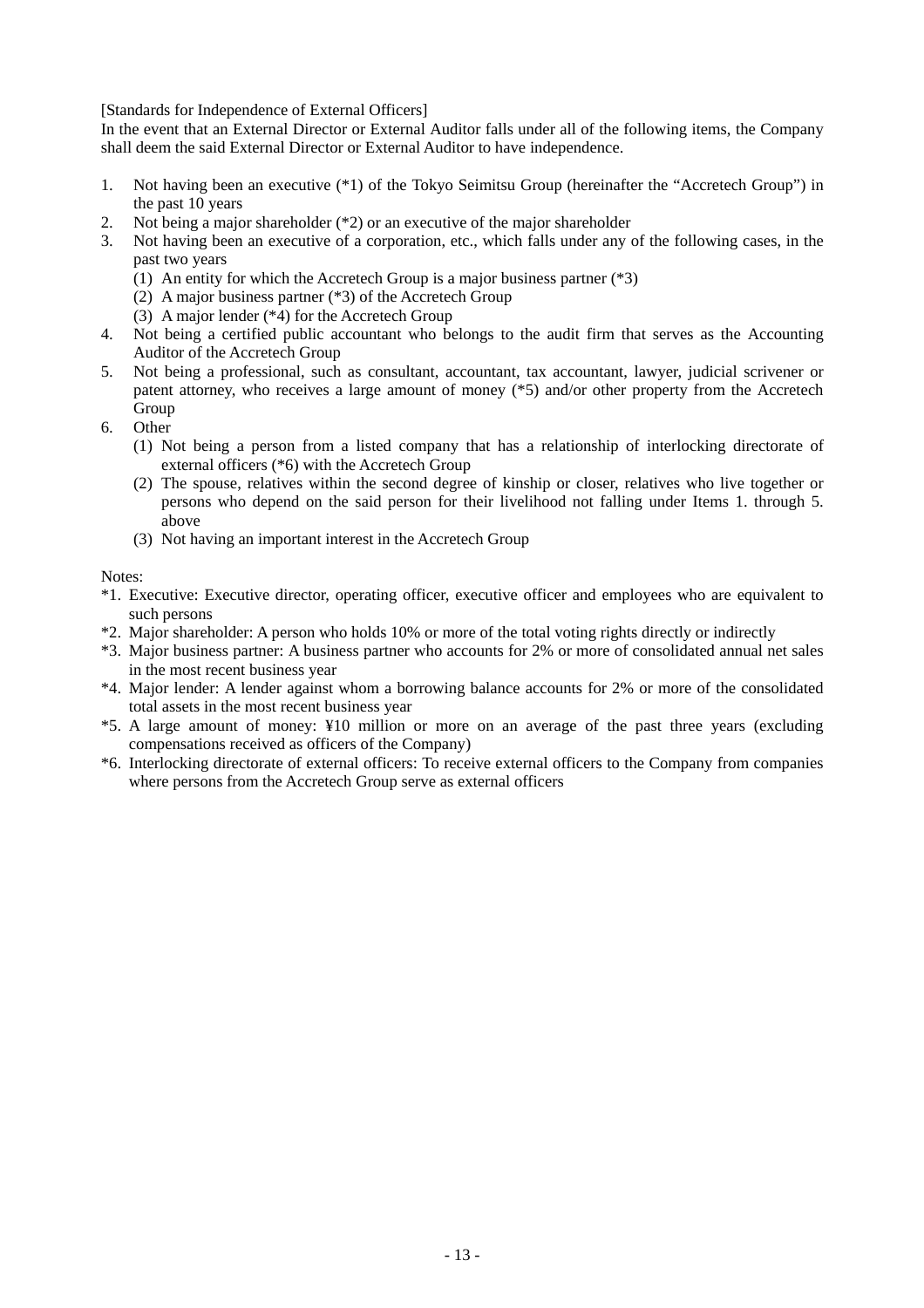**Proposal 4:** Entrusting the Board of Directors of the Company with the Determination of Subscription Requirements for the Issuance of Stock Acquisition Rights as Stock Options to Directors and Employees of the Company and Some Directors and Employees of Its Subsidiaries under Especially Favorable Conditions

Shareholders are asked to give approval for entrusting the Board of Directors of the Company with determining the subscription requirements for the issuance of stock acquisition rights as stock options to Directors (exclusive of External Directors) and employees of the Company and some Directors (exclusive of External Directors) and employees of its subsidiaries under especially favorable conditions in accordance with the provisions of Articles 236, 238 and 239 of the Companies Act, as described below.

- I. Reason for the need to invite subscribers to stock acquisition rights under especially favorable conditions The Company intends to issue stock acquisition rights as stock options to its Directors (exclusive of External Directors) and employees and some Directors (exclusive of External Directors) and employees of its subsidiaries, without consideration, with the aim of motivating them and raising their morale to improve the Company's business performance on a consolidated basis and further promoting shareholder-oriented management.
- II. The maximum number of the stock acquisition rights for which the subscription requirements can be determined based on the matters determined by this Annual General Meeting of Shareholders, and the necessity of money payment therefor are as follows.
	- 1. The maximum number of the stock acquisition rights for which the subscription requirements can be determined based on the entrustment

The maximum number of the stock acquisition rights, which are described in Item III. below, shall be 900 units.

The maximum number of shares that may be allotted upon exercise of the stock acquisition rights shall be 90,000 common shares of the Company. If the number of shares allotted (hereinafter defined) is adjusted as determined in Item III. 1. below, the maximum limit shall be the "number of shares allotted after adjustment" multiplied by the maximum number of the stock acquisition rights above.

- 2. No payment of money shall be required with regard to the stock acquisition rights for which the subscription requirements can be determined based on the entrustment.
- III. The nature of the stock acquisition rights for which the subscription requirements can be determined based on the matters determined by this Annual General Meeting of Shareholders is as follows.
	- 1. Type and number of shares to be issued upon exercise of the stock acquisition rights

The type of shares to be issued upon exercise of the stock acquisition rights shall be the Company's common shares, and the number of shares per unit of stock options to be issued upon exercise of the stock acquisition rights (hereinafter, the "Number of Shares Allotted") shall be 100 shares.

Provided, however, that if a stock split (including a gratis allotment of the Company's common shares; hereinafter, the same regarding the description of a stock split) or a stock consolidation is performed by the Company on or after the day on which subscription of stock acquisition rights is resolved at the Board of Directors meeting of the Company (hereinafter, the "Resolution Date"), the Number of Shares Allotted shall be adjusted according to the following formula, and any fractional shares arising as a result of said adjustment shall be truncated.

| Number of Shares Allotted | Number of Shares Allotted | Stock split or      |
|---------------------------|---------------------------|---------------------|
| after adjustment          | before adjustment         | consolidation ratio |

With regard to the date on which the Number of Shares Allotted after adjustment is applied, the provisions in Item 3. (2) 1) shall apply correspondingly.

Furthermore, in addition to the above, in cases where the Company conducts a merger or a company split or in any other cases similar thereto where any adjustment of the Number of Shares Allotted is required on or after the Resolution Date, the Company may adjust the Number of Shares Allotted within reasonable boundaries.

In the case where the Number of Shares Allotted is to be adjusted, the Company shall make a public notice or notify the holders of stock acquisition rights recorded on the stock acquisition rights register (hereinafter, the "Stock Acquisition Rights Holders") of any important matters by the day preceding the date on which the Number of Shares Allotted after adjustment is applied. Provided, however, that if the Company is unable to make such public notice or notification by the day preceding such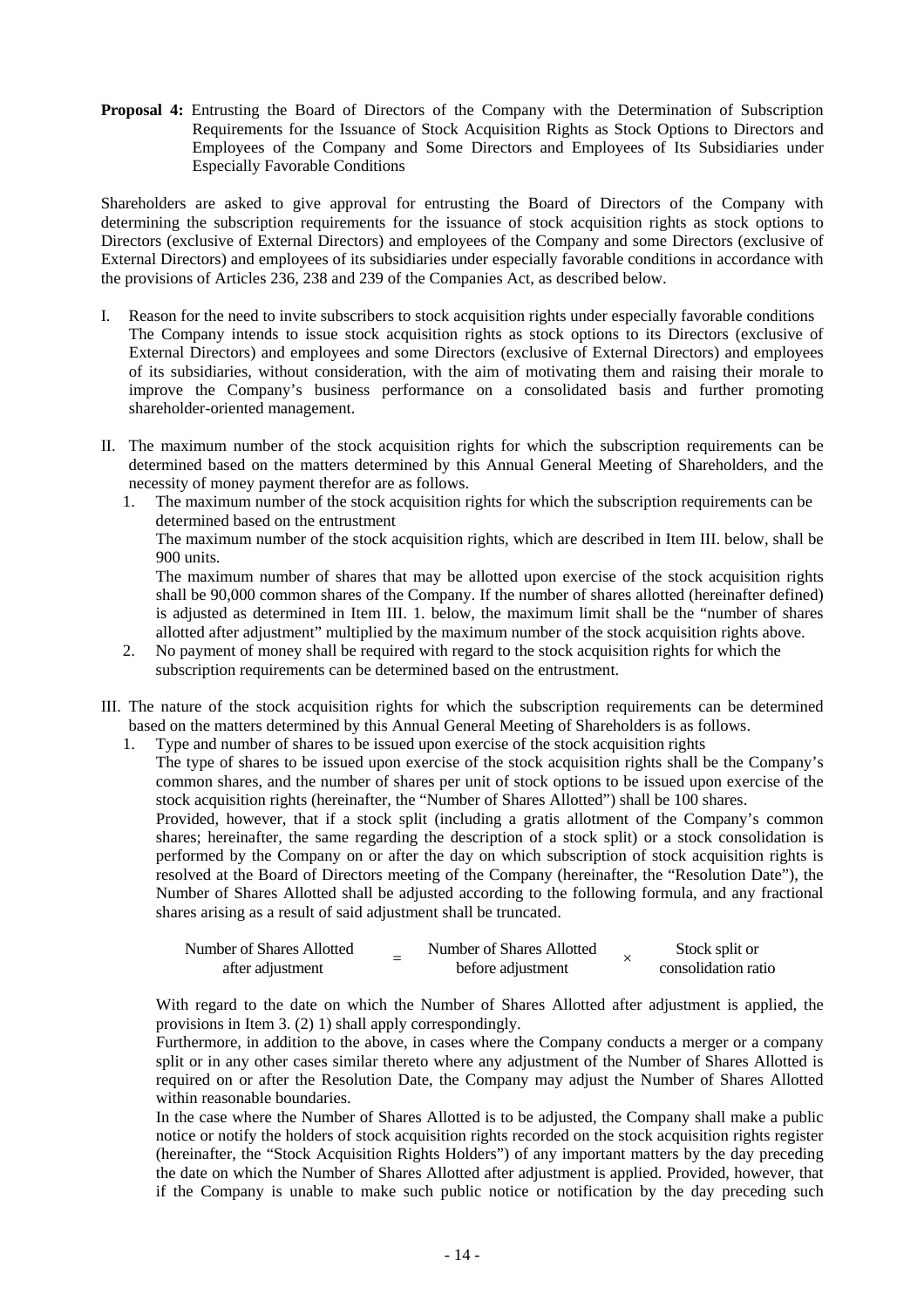applicable date, such public notice or notification shall be made promptly thereafter.

2. The value of assets to be contributed upon exercise of the stock acquisition rights

The value of assets to be contributed upon exercise of each stock acquisition right shall be determined by multiplying the amount to be paid for one share to be delivered upon exercise of said stock acquisition rights (hereinafter, the "Exercise Price") by the Number of Shares Allotted.

The Exercise Price shall be equal to 1.025 times the average closing price of the Company's shares (hereinafter, the "Closing Price") on the Tokyo Stock Exchange in regular trading on each day (excluding days on which no trading takes place) of the month preceding the month in which the day on which the stock acquisition rights are allotted (hereinafter, the "Allotment Date") falls (with fractional amounts less than one yen being rounded up to the nearest yen), or the Closing Price on the day preceding the Allotment Date (if no such Closing Price exists on that day, then the Closing Price on the most recent day on which trading took place), whichever is higher. Provided, however, that the Exercise Price shall be subject to the adjustments set forth in 3. below.

- 3. Adjustment of the Exercise Price
	- (1) If the Company conducts matters described in 1) or 2) below for the Company's common shares on or after the Allotment Date, the Exercise Price shall be adjusted in accordance with the following formula (hereinafter, the "Exercise Price Adjustment Formula"), and fractional amounts less than one yen resulting from the adjustment shall be rounded up to the nearest yen.
		- 1) In the case where the Company performs a stock split or consolidation

| Post-adjustment Exercise Price = Pre-adjustment Exercise Price $\times$ | Stock split or      |
|-------------------------------------------------------------------------|---------------------|
|                                                                         | consolidation ratio |

2) In the event of any new share issuance or treasury stock disposal below the market price (excluding any share issuance or treasury stock disposal for the Company's common shares (excluding cases such as the sales of treasury stock under Article 194 of the Companies Act, that is, demand for sale of shares less than one unit by shareholders who hold shares in a number less than one unit); the conversion of securities or convertible securities that may be converted into the Company's common shares; or the exercise of stock acquisition rights (inclusive of those attached to the convertible bonds) with which issuance of the Company's common shares can be requested)

| Post-adjustment | Pre-adjustment<br>Exercise Price $=$ Exercise Price $\times$ | Number of                           | Number of newly issued shares $\times$<br>Amount to be paid per share<br>Market price |  |
|-----------------|--------------------------------------------------------------|-------------------------------------|---------------------------------------------------------------------------------------|--|
|                 |                                                              | shares already                      |                                                                                       |  |
|                 |                                                              | $is sued +$                         |                                                                                       |  |
|                 |                                                              | Number of shares already issued $+$ |                                                                                       |  |
|                 |                                                              | Number of newly issued shares       |                                                                                       |  |

- i) In the Exercise Price Adjustment Formula, "Number of shares already issued" shall be equal to the total number of the Company's issued shares on the day if there is a record date and on the day one month before the applicable date in other cases, less the number of shares of treasury stock owned by the Company.
- ii) In the case of the disposal of treasury stock, "Number of newly issued shares" in the Exercise Price Adjustment Formula shall be read as "Number of shares of treasury stock to be disposed."
- (2) The date on which the Post-adjustment Exercise Price is applied shall be determined as follows:
	- 1) The Post-adjustment Exercise Price in the case where adjustment is made in accordance with Item (1) 1) above shall be applied on or after the day following the record date (the effective date, if no record date is specified) in case of a share split, or on or after the effective date in case of a share consolidation. Provided, however, that in the case where a stock split is conducted on the condition that a proposal to increase capital stock or legal capital surplus by reducing surplus shall be approved at a general meeting of shareholders of the Company, and in the case where the record date of such stock split is set for a day prior to the date of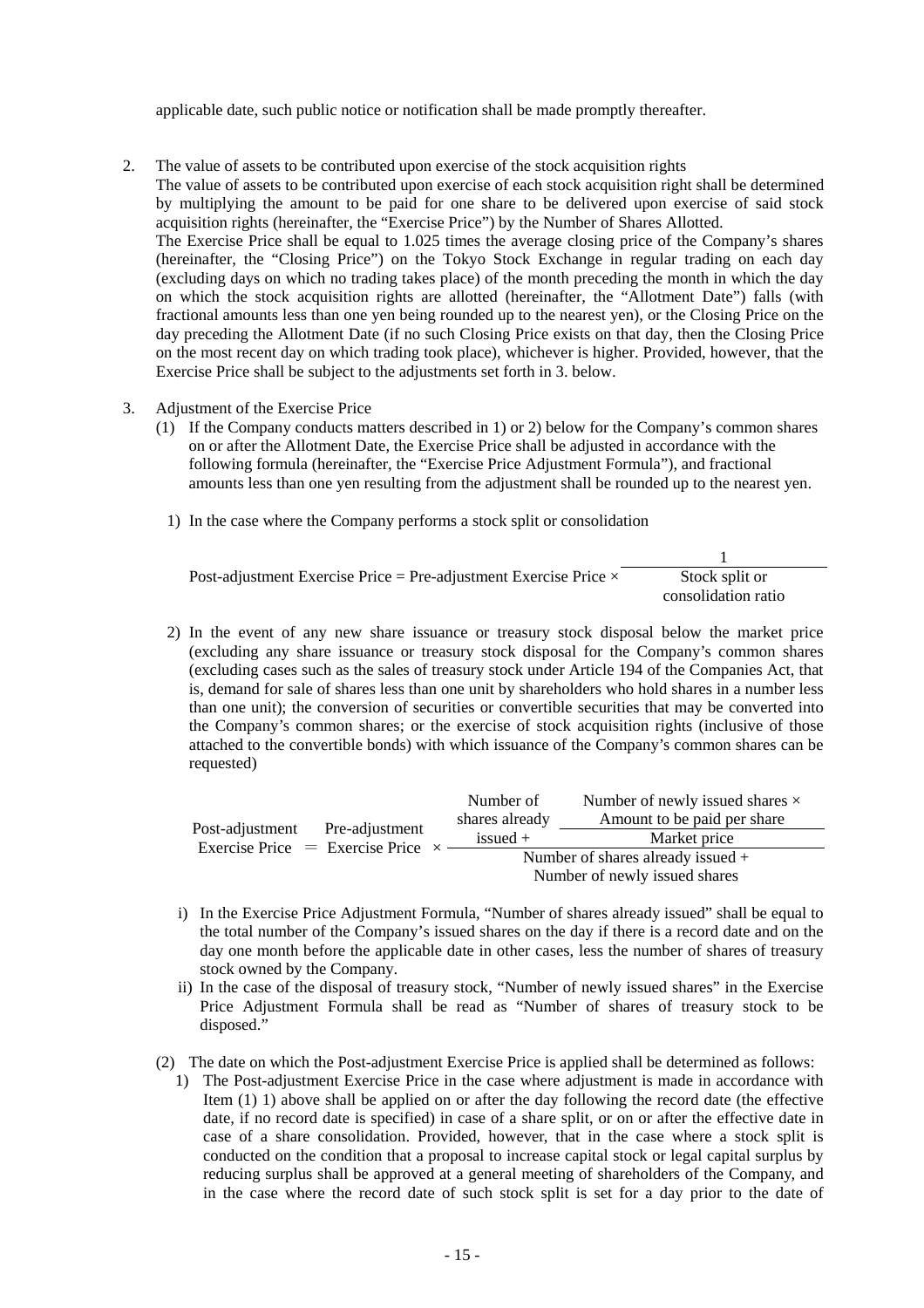conclusion of said general meeting of shareholders, the Post-adjustment Exercise Price shall be applied retroactively on the day following the date of conclusion of said general meeting of shareholders and thereafter to the day following such record date.

In case of the proviso above, the number of shares delivered to the Stock Acquisition Rights Holders who exercise their stock acquisition rights (The number of shares obtainable through the exercise of related stock acquisition rights is hereinafter referred to as the "Pre-stock-split Exercise Share Number.") during the period from the day following the record date for the stock split through the date of conclusion of said general meeting of shareholders shall be adjusted in accordance with the following formula, and any fractional shares arising as a result of said adjustment shall be truncated.

| Number of newly<br>issued share | ᆖ | (Pre-adjustment Exercise Price - |  | Pre-stock-split Exercise |
|---------------------------------|---|----------------------------------|--|--------------------------|
|                                 |   | Post-adjustment Exercise Price)  |  | <b>Share Number</b>      |
|                                 |   | Post-adjustment Exercise Price   |  |                          |

- 2) The Post-adjustment Exercise Price in the case where adjustment is made in accordance with Item (1) 2) above shall apply on or after the day following the payment date (if the payment term is set, the last day of such payment term) for the relevant share issuance or disposal (in the case where there is a record date, on or after the day following such record date).
- (3) In addition to the cases described in (1) 1) and 2) above, in the event of circumstances in which the Exercise Price needs to be adjusted such as in cases where the Company conducts a gratis allotment of other class shares to common shareholders or a distribution of dividends to common shareholders who hold shares of any other company after the Allotment Date, the Company may adjust the Exercise Price within reasonable boundaries by taking into account conditions such as those for said allocation or dividends.
- (4) In the case where the Excise Price is to be adjusted, the Company shall make a public notice or notify the Stock Acquisition Rights Holders of any important matters by the day preceding the applicable date. Provided, however, that if the Company is unable to make such public notice or notification by the day preceding the applicable date, such public notice or notification shall be made promptly thereafter.
- 4. Exercise period of the stock acquisition rights Period commencing two years after the Allotment Date and ending June  $30<sup>th</sup>$ , 2024
- 5. Matters concerning capital stock and legal capital surplus in the event of issuance of shares upon exercise of the stock acquisition rights
	- (1) The amount of capital stock to be increased when shares are issued upon exercise of the stock acquisition rights shall be one half of the maximum amount of capital stock, etc., to be increased calculated in accordance with the provisions of Article 17, Paragraph 1 of the Corporate Accounting Regulations of Japan, and a fraction of less than one yen arising as a result of the calculation shall be rounded up to the nearest one yen.
	- (2) The amount of legal capital surplus to be increased when shares are issued upon exercise of the stock acquisition rights shall be calculated by subtracting the amount of increase in capital stock stipulated in (1) above from the maximum increase amount of capital stock, etc., stated in (1) above.
- 6. Restriction on acquisition of the stock acquisition rights through transfer Acquisition of the stock acquisition rights through transfer shall be subject to approval by resolution of the Board of Directors of the Company.
- 7. Terms and conditions of acquisition of the stock acquisition rights If any of the proposals (1) through (5) below is approved at a general meeting of shareholders of the Company (or if resolved by the Board of Directors of the Company or determined by a Representative Executive Officer if a resolution at a general meeting of shareholders is not required), the Company may acquire the stock acquisition rights without consideration on the day separately determined by the Board of Directors.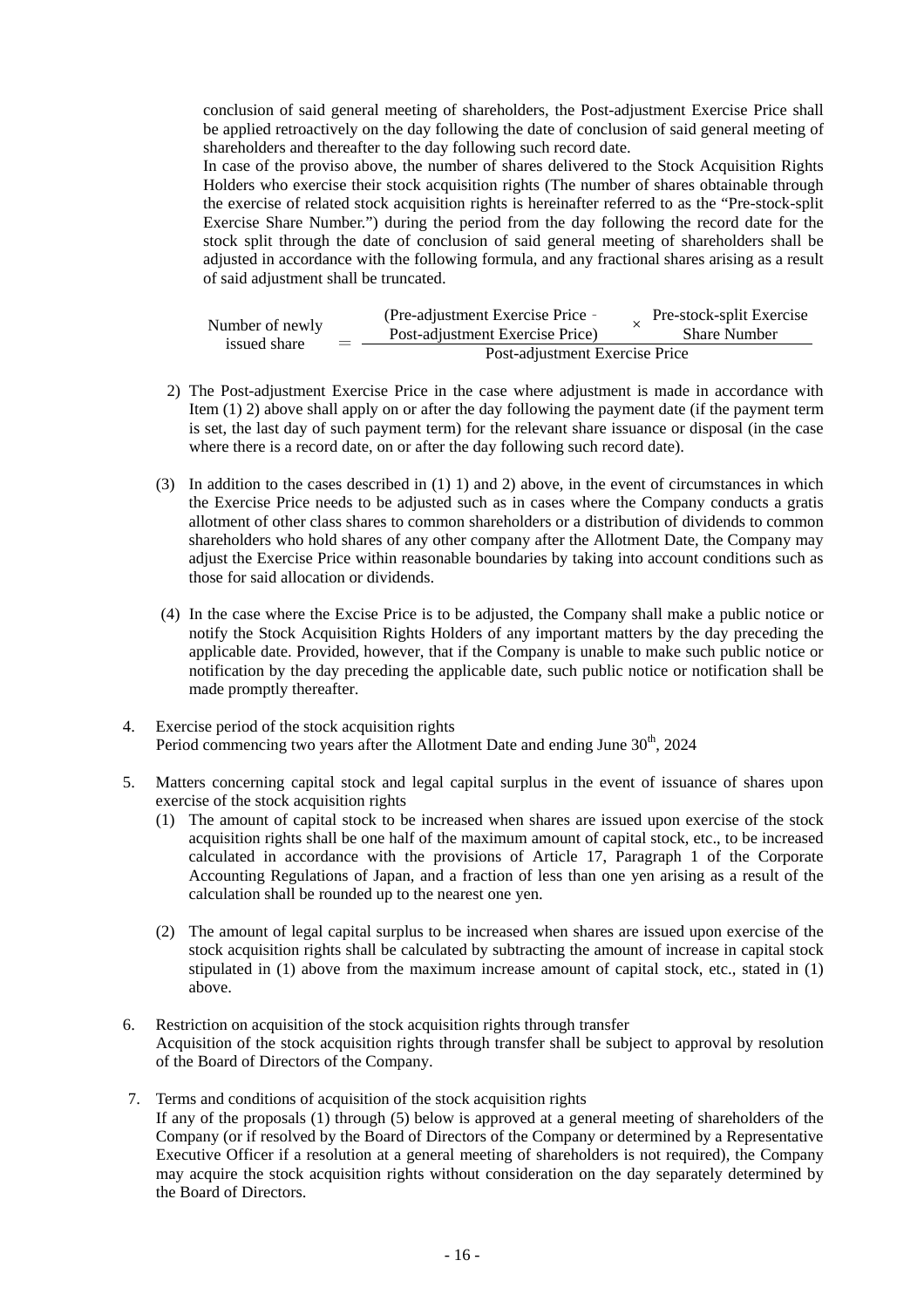- (1) a proposal for the approval of a merger agreement, under which the Company will cease to exist;
- (2) a proposal for the approval of a company split agreement or an incorporation-type company split plan, under which the Company will become a split company;
- (3) a proposal for the approval of a share exchange agreement or a share transfer plan, under which the Company will become a wholly owned subsidiary;
- (4) a proposal for approval of an amendment to the Articles of Incorporation to add a provision to the effect that, as a feature of all shares the Company issues, the approval of the Company for the acquisition of said shares through a transfer is required; or
- (5) a proposal for approval of an amendment to the Articles of Incorporation to add a provision to the effect that, as a feature of shares to be issued upon exercise of the Stock Acquisition Rights, the approval of the Company for acquisition of said shares through a transfer is required, or the Company shall acquire all of said class shares by resolution at a general meeting of shareholders.
- 8. Policy on determining the nature of stock acquisition rights issued by the restructured company upon organizational restructuring

If the Company is to engage in a merger (limited to cases where the Company is to be dissolved as a result of the merger), an absorption-type company split or an incorporation-type company split (both limited to cases where the Company is to be a split company), or a share exchange or a share transfer (both limited to cases where the Company is to be a wholly owned subsidiary) (all of which are collectively referred to as a "Restructuring Transaction"), the stock acquisition rights in the entity specified under Article 236, Paragraph 1, Item 8 (a) through (e) of the Companies Act (such entity hereinafter the "Restructured Company") shall be issued to the Stock Acquisition Rights Holders who hold the stock acquisition rights remaining in effect immediately prior to the effective date of the Restructuring Transaction (hereinafter respectively referring to the effective date of the absorption-type merger in case of an absorption-type merger, the date of formation of a new company incorporated by the merger in case of a consolidation-type merger, the effective date of the absorption-type company split in case of an absorption-type company split, the date of formation of a new company in case of an incorporation-type company split, the effective date of the share exchange in case of a share exchange and the date of the formation of a wholly owning parent company in case of a share transfer) (such rights hereinafter the "Remaining Stock Acquisition Rights"). Provided, however, that the granting of such rights shall be subject to provisions of issuing the stock acquisition rights of the Restructured Company in an absorption-merger agreement, a consolidation-type merger agreement, an absorption-type company split agreement, an incorporation-type company split plan, a share exchange agreement or a share transfer plan in accordance with the respective following conditions.

- (1) The number of the stock acquisition rights of the Restructured Company to be issued The same number of the stock acquisition rights as the number of the Remaining Stock Acquisition Rights held by respective Stock Acquisition Rights Holders shall be issued.
- (2) The class of shares of the Restructured Company to be issued upon exercise of the stock acquisition rights The class of shares of the Restructured Company to be issued upon exercise of the stock
- acquisition rights shall be the common shares of the Restructured Company. (3) The number of shares of the Restructured Company to be issued upon exercise of the stock acquisition rights

The number of shares of the Restructured Company to be issued upon exercise of the stock acquisition rights shall be determined in accordance with the provisions in Item 1. above, taking into account the conditions and other factors concerning the Restructuring Transaction.

- (4) The value of assets to be contributed upon exercise of the stock acquisition rights The value of assets to be contributed upon exercise of each stock acquisition right to be issued shall be the amount obtained by multiplying the Exercise Price after restructuring, which is obtained through adjustment of the Exercise Price as determined in Item 2. above taking into account the conditions for the Restructuring Transaction, by the number of shares of the Restructured Company to be issued upon exercise of said stock acquisition rights, which is determined in accordance with Item (3) above.
- (5) Exercise period of the stock acquisition rights The exercise period of the stock acquisition rights shall begin on the date of commencement of the exercise period stipulated in Item 4. above or the effective date of the Restructuring Transaction, whichever is later, and end on the closing date of the exercise of said stock